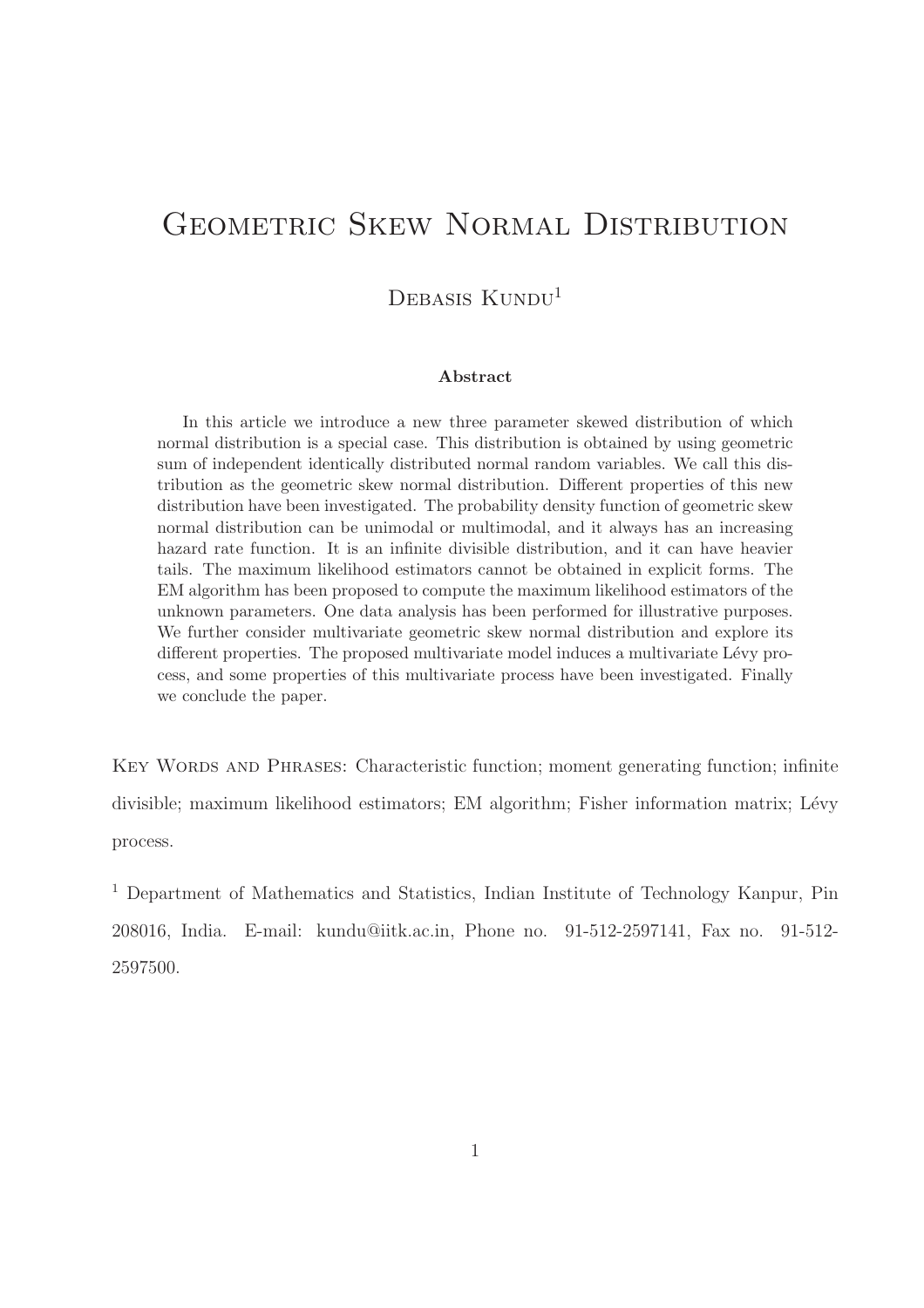### 1 INTRODUCTION

In recent times, the skew normal distribution proposed by Azzalini (1985) has received considerable attention because of its flexibility. The probability density function (PDF) of Azzalini's skew normal (ASN) distribution has the following form;

$$
f(x) = 2\phi(x)\Phi(\lambda x); \quad -\infty < x < \infty, \quad -\infty < \lambda < \infty,\tag{1}
$$

where  $\phi(x)$  and  $\Phi(x)$  denote the standard normal PDF and the standard normal cumulative distribution function (CDF), respectively. It has several interesting properties, and normal distribution becomes a particular member of this class of distributions. It has an unimodal density function having both positive and negative skewness present. Moreover, ASN law has a very nice interpretation in terms of hidden truncation model, see for example Arnold et al. (1993) and also Arnold and Beaver (2000) in this respect. Due to flexibility of its PDF, this model has been used quite effectively in analyzing non-symmetric data sets from different fields. The ASN model has a natural multivariate generalization. It may be mentioned that although ASN distribution has several interesting properties, it exhibits one problem in developing statistical inference procedure. It is observed in many cases that the maximum likelihood estimators (MLEs) of the unknown parameters of the ASN model may not exist, see for example Gupta and Gupta (2004). The problem is more severe for the multivariate case.

In this paper, we consider a new three parameter skewed normal distribution based on the geometric and normal distributions. The basic idea is as follows. Consider a random variable  $X$ , such that

$$
X \stackrel{d}{=} \sum_{i=1}^{N} X_i,\tag{2}
$$

where  $\left(\frac{d}{n}\right)$  means equal in distribution,  $\{X_i : i = 1, 2, \ldots\}$  is a sequence of independent and identically distributed (i.i.d.) normal random variables, and  $N$  is a geometric distribu-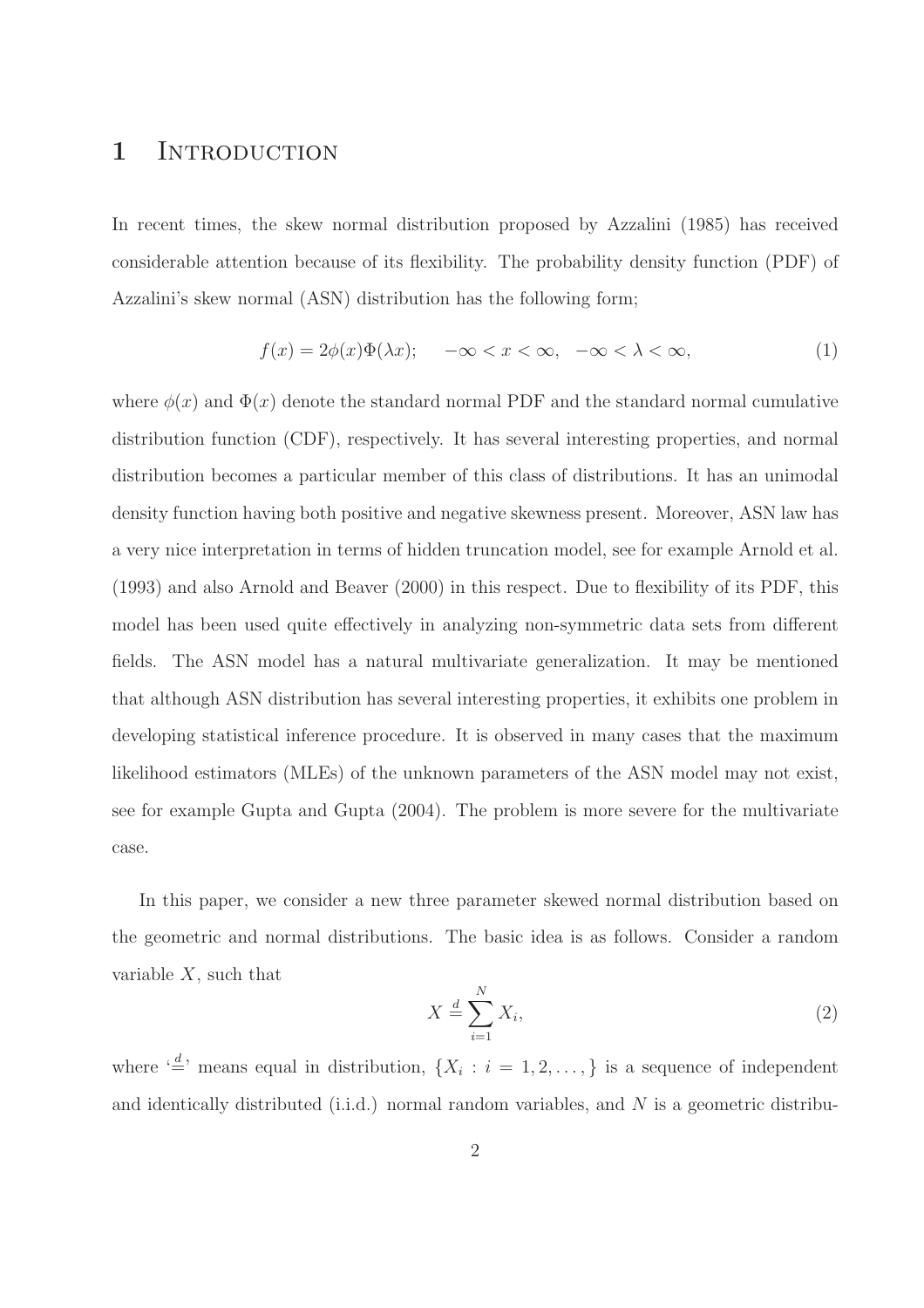tion with support on the positive integers only. Moreover,  $N$  and  $X_i$ 's are independently distributed. We call this new distribution as geometric skew normal (GSN) distribution. The idea came from Kuzobowski and Panorska (2005) and Barreto-Souza (2012), where the authors introduced bivariate exponential geometric and bivariate gamma geometric distributions, respectively, along the same line.

We discuss properties of the proposed GSN distribution. It is a skewed version of the normal distribution of which normal distribution is a particular member. The PDF of GSN distribution can be unimodal or multimodal. The GSN distribution can be written as an infinite mixture of normal distributions, and it always has an increasing hazard function. The moment generating function can be obtained in explicit forms, and all the moments can be expressed in terms of the moments of normal distributions. It is an infinitely divisible distribution, and geometric stable. The PDF of GSN distribution can be symmetric with heavier tails. The generation of random samples from a GSN distribution is quite straight forward, hence the simulation experiments can be performed quite easily.

The proposed GSN distribution has three parameters. The maximum likelihood estimators (MLEs) of the unknown parameters of a GSN distribution cannot be obtained in explicit forms. One needs to solve three non-linear equations simultaneously. We propose to use EM algorithm to compute the MLEs of the unknown parameters. It is observed that the EM algorithm can be implemented quite conveniently. At each 'E'-step, the corresponding 'M' step can be obtained in explicit form. We address some testing of hypotheses problems. The analysis of one real data set has been performed for illustrative purposes, and it is observed that the proposed model provides a good fit to the data set.

We further extend the model to the multivariate case. Along the same line, we define multivariate geometric skew normal (MGSN) distribution. Different properties of MGSN have been explored. It is observed that multivariate normal distribution is a special case of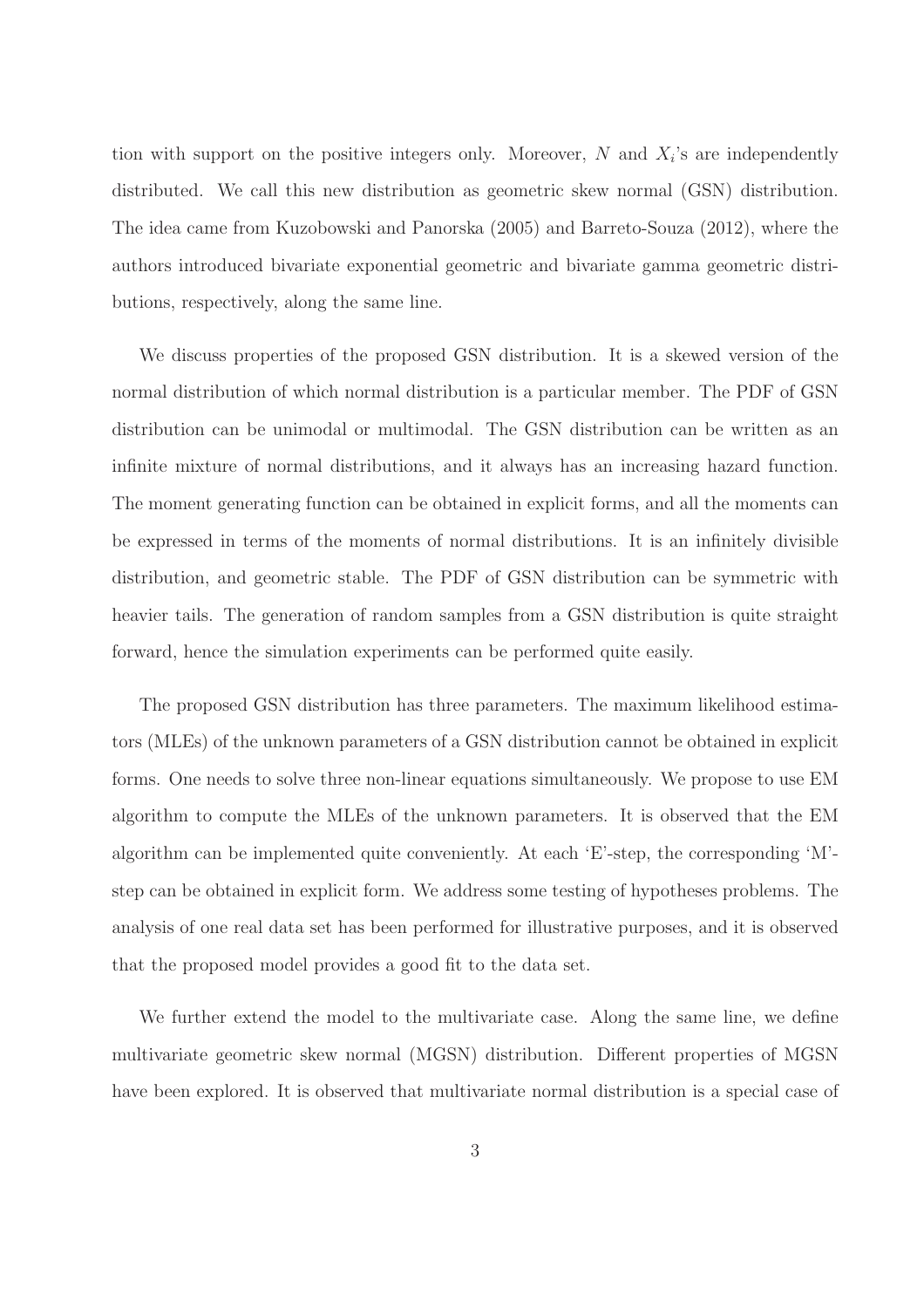MGSN. It is also an infinite divisible distribution, and it is geometric stable. The estimation of the unknown parameters using EM algorithm also can be obtained along the same line. It is observed that MGSN distribution can be a good alternative to the multivariate skew normal distribution proposed by Azzalini and Dalla Valle (1996). Since the MGSN distribution is an infinite divisible distribution, it induces a multivariate Lévy process with marginals as normal Lévy processes and which has MGSN motion as a special case. We discuss properties of the multivariate L´evy process, and finally conclude the paper.

Rest of the paper is organized as follows. In Section 2, we discuss different properties of the GSN distribution. Inference procedures of the unknown parameters are discussed in Section 3. The analysis of a real data set is performed in Section 4. In Section 5, we introduce MGSN distribution, and the induced multivariate Lévy process and discuss some of their properties. Finally in Section 6, we conclude the paper.

## 2 GEOMETRIC SKEW NORMAL DISTRIBUTION

#### 2.1 DEFINITION, PDF, CDF, GENERATION

We will use the following notations in this paper. A normal random variable with mean  $\mu$ and variance  $\sigma^2$  will be denoted by  $N(\mu, \sigma^2)$ . A geometric random variable with parameter p will be denoted by  $GE(p)$ , and it has the probability mass function (PMF);  $p(1-p)^{n-1}$ , for  $n = 1, 2, \ldots$ . Now we define GSN distribution with parameters  $\mu$ ,  $\sigma$  and  $p$  as follows.

DEFINITION: Suppose  $N \sim \text{GE}(p)$ ,  $\{X_i : i = 1, ..., \}$  are i.i.d.  $N(\mu, \sigma^2)$  random variables, and  $N$  and  $X_i$ 's are independently distributed. Define

$$
X \stackrel{d}{=} \sum_{i=1}^{N} X_i,
$$

then X is said to be GSN random variable with parameters  $\mu$ ,  $\sigma$  and p. It will be denoted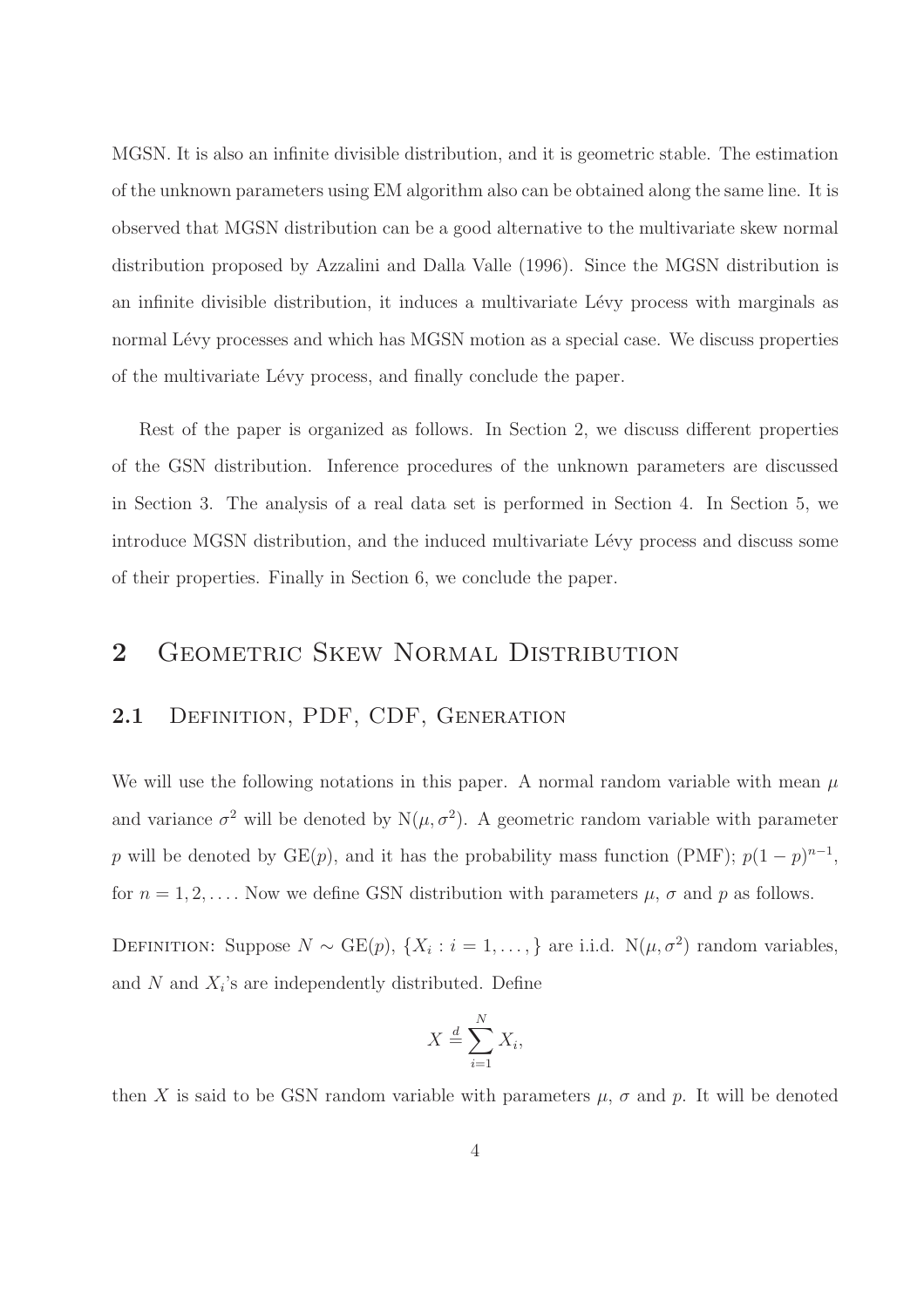as  $\text{GSN}(\mu, \sigma, p)$ .

Throughout this paper we will be using the convention  $0^0 = 1$ . The joint PDF,  $f_{X,N}(\cdot, \cdot)$ of  $(X, N)$  is given by

$$
f_{X,N}(x,n) = \begin{cases} \frac{1}{\sigma\sqrt{2\pi n}}e^{-\frac{1}{2n\sigma^2}(x-n\mu)^2}p(1-p)^{n-1} & \text{if } 0 < p < 1\\ \frac{1}{\sigma\sqrt{2\pi}}e^{-\frac{1}{2\sigma^2}(x-\mu)^2} & \text{if } p = 1; \end{cases}
$$
(3)

for  $-\infty < x < \infty$ ,  $\sigma > 0$  and for any positive integer *n*. The joint CDF associated with (3) becomes

$$
P(X \le x, N \le n) = \sum_{k=1}^{n} P(X \le x, N = k)
$$
  
= 
$$
\sum_{k=1}^{n} P(X \le x | N = k) P(N = k)
$$
  
= 
$$
p \sum_{k=1}^{n} \Phi\left(\frac{x - k\mu}{\sigma\sqrt{k}}\right) (1 - p)^{k-1}.
$$
 (4)

The CDF of X can be obtained as

$$
F_X(x) = P(X \le x) = \sum_{k=1}^{\infty} P(X \le x, N = k) = p \sum_{k=1}^{\infty} \Phi\left(\frac{x - k\mu}{\sigma\sqrt{k}}\right) (1 - p)^{k-1}.
$$
 (5)

Hence the PDF of  $X$  becomes

$$
f_X(x) = \sum_{k=1}^{\infty} \frac{p}{\sigma \sqrt{k}} \phi \left( \frac{x - k\mu}{\sigma \sqrt{k}} \right) (1 - p)^{k-1}.
$$
 (6)

When  $\mu = 0$  and  $\sigma = 1$ , we say that X has standard GSN distribution with PDF

$$
f_X(x) = p \sum_{k=1}^{\infty} \frac{1}{\sqrt{k}} \phi\left(\frac{x}{\sqrt{k}}\right) (1-p)^{k-1}.
$$
 (7)

The standard GSN distribution is a symmetric distribution around 0, for all values of p. When  $p = 1, X \sim N(\mu, \sigma^2)$ . From (6) it follows that the GSN law is a geometric mixture of normal random variables. The PDFs of GSN can take different shapes. Figure 1 provides the PDFs of GN distribution for different values of  $\mu$  and  $p$ , when  $\sigma = 1$ . The PDF of standard GSN distribution for different values of p are provided in Figure 2.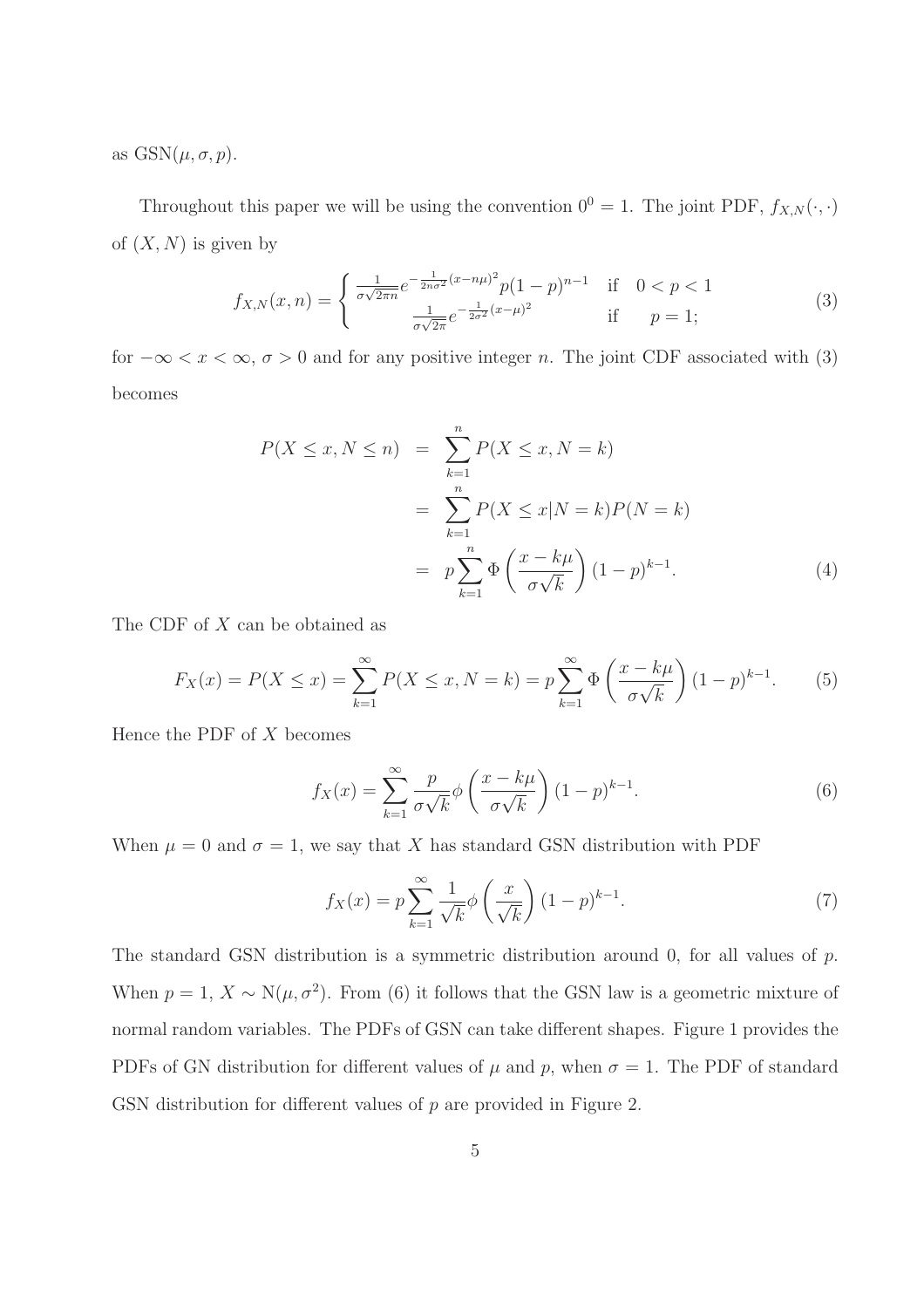It is clear from Figure 1 that the PDFs of GSN law can take different shapes depending on the values of p and  $\mu$ . For  $\mu > 0$  it is positively skewed, and for  $\mu < 0$  it is negatively skewed. If  $p$  is very small it is more skewed either positive or negative depending on the values of  $\mu$ , and as p increases the skewness decreases. If p is 1, it is the normal PDF. The shape of the PDF of GSN distribution is very similar with the shape of the PDF of ASN distribution in some cases. The GSN distribution can have bimodal or multimodal PDF. This is different from the ASN distribution, which is always unimodal. From Figure 2 it is clear that for the standard SGN distribution the PDF is always symmetric and for smaller p it has heavier tails. It seems that GSN is a more flexible than ASN distribution.

The generation from a GSN distribution is quite straight forward using the geometric and normal distribution. The following algorithm can be easily used to generate samples from a  $\text{GSN}(\mu, \sigma, p)$ .

- Step 1: Generate m from  $GE(p)$ .
- Step 2: Generate x from  $N(m\mu, m\sigma^2)$ , and x is the required sample.

The hazard function of GSN distribution is an increasing function for all values of  $\mu$ ,  $\sigma$  and p. It simply follows as the hazard function of a normal distribution is an increasing function, and GSN is an infinite mixture of normal distributions.

#### 2.2 MOMENT GENERATING FUNCTION AND INFINITE DIVISIBILITY

If  $X \sim \text{GSN}(\mu \sigma, p)$ , then the moment generating function of X becomes,

$$
M_X(t) = E e^{tX} = E \left[ E(e^{tX} | N) \right] = E \left[ e^{N\mu t + \frac{\sigma^2 N t^2}{2}} \right] = \frac{p e^{(\mu t + \frac{\sigma^2 t^2}{2})}}{1 - (1 - p)e^{(\mu t + \frac{\sigma^2 t^2}{2})}}, \quad t \in \mathbb{R}.
$$
 (8)

Using (8), every moments can be obtained. For example,

$$
E(X) = \frac{\mu}{p}, \qquad V(X) = \frac{\sigma^2 p + \mu^2 (1 - p)}{p^2},\tag{9}
$$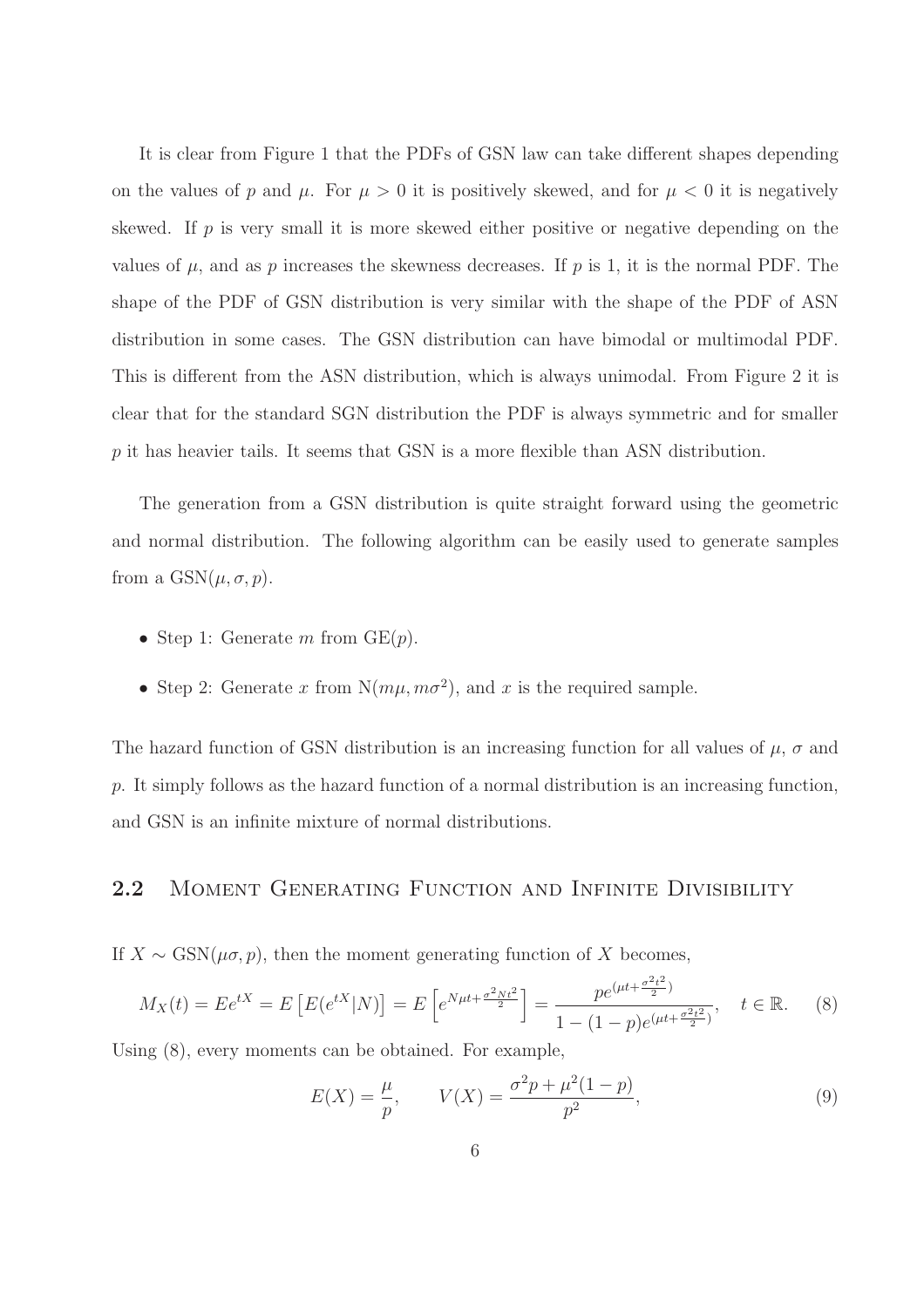$$
E(X - E(X))^3 = \frac{1 - p}{p^3} (\mu^3 (2p^2 - p + 2) + 2\mu^2 p^2 + \mu \sigma^2 (3 - p)p).
$$
 (10)

Alternatively, it can be obtained directly using (3) in terms if infinite series as

$$
E(X^{m}) = p \sum_{n=1}^{\infty} (1-p)^{n-1} c_m(n\mu, n\sigma^2).
$$
 (11)

Here  $c_m(n\mu, n\sigma^2) = E(Y^m)$ , where  $Y \sim N(n\mu, n\sigma^2)$ . Note that  $c_m$  can be obtained using confluent hyper geometric function, see for example Johnson, Kotz and Balakrishnan (1995). If  $\mu = 0$  and  $\sigma = 1$ ,

$$
E(X^{m}) = pd_{m} \sum_{n=1}^{\infty} (1-p)^{n-1} n^{m/2},
$$
\n(12)

where  $d_m = E(Z^m)$ , if  $Z \sim N(0, 1)$ , and

$$
d_m = \begin{cases} 0 & \text{if } m \text{ is odd} \\ \frac{2^{m/2} \Gamma\left(\frac{m+1}{2}\right)}{\sqrt{\pi}} & \text{if } m \text{ is even.} \end{cases}
$$

If  $X \sim \text{GSN}(\mu, \sigma, p)$ , then skewness can be obtained as

$$
\gamma_1 = \frac{(1-p)(\mu^3(2p^2 - p + 2) + 2\mu^2 p^2 + \mu \sigma^2 (3-p)p)}{(\sigma^2 p + \mu^2 (1-p))^{3/2}}.
$$
\n(13)

Now we will show that the GSN law is infinitely divisible. Consider the following random vector when  $r = 1/n$ ,

$$
R \stackrel{d}{=} \sum_{i=1}^{1+nT} Y_i,\tag{14}
$$

where  $Y_i$ 's are i.i.d.,  $Y_i \sim N(\mu/n, \sigma^2/n)$ , and T follows a negative binomial  $NB(r, p)$  distribution with the probability mass function

$$
P(T = k) = \frac{\Gamma(k+r)}{k!\Gamma(r)}p^{r}(1-p)^{k}, \quad k = 0, 1, 2, ....
$$
\n(15)

The moment generating function of  $R$  is given by

$$
M_R(t) = E\left(e^{tR}\right) = E\left( E e^{t\sum_{i=1}^{1+n} Y_i} | T \right)
$$
  
= 
$$
\left[ \frac{p e^{\mu t + \frac{\sigma^2 t^2}{2}}}{1 - (1-p)e^{\mu t + \frac{\sigma^2 t^2}{2}}} \right]^{1/n} = (M_X(t))^{1/n} \text{ for } t \in \mathbb{R}, \qquad (16)
$$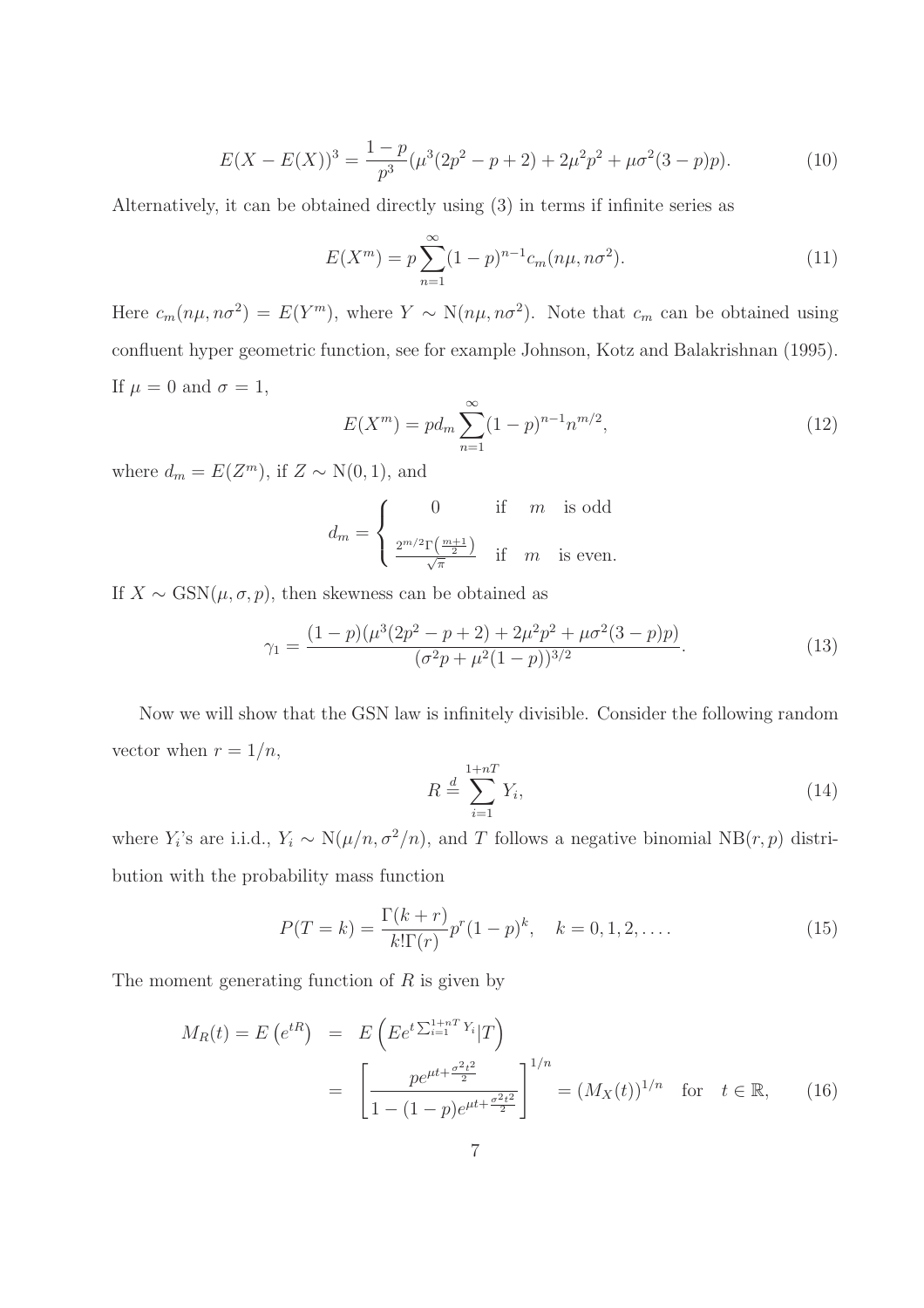where  $M_X(t)$  is same as defined in (8). Therefore, GSN law is infinitely divisible.

Now we will show that GSN law has geometric stability property. Suppose  $\{X_i : i =$ 1, 2, . . .} is a sequence of i.i.d. random variables, following the distribution  $GSN(\mu, \sigma, \tilde{p})$ , and M is an independent  $GE(q)$ , with  $0 < q < 1$ , random variable. The moment generating function of

$$
\sum_{i=1}^{M} X_i \stackrel{d}{=} X
$$

becomes

$$
E\left(e^{tX}\right) = q \sum_{m=1}^{\infty} (1-q)^{m-1} \left[ \frac{\tilde{p}e^{\mu t + \frac{\sigma^2 t^2}{2}}}{1 - (1-\tilde{p})e^{\mu t + \frac{\sigma^2 t^2}{2}}} \right]^m = \left[ \frac{\tilde{p}qe^{\mu t + \frac{\sigma^2 t^2}{2}}}{1 - (1-\tilde{p}q)e^{\mu t + \frac{\sigma^2 t^2}{2}}} \right],
$$

which is the moment generating function of  $GSN(\mu, \sigma, \tilde{p}q)$ . Hence  $X \sim \text{GSN}(\mu, \sigma, \tilde{p}q)$ .

The following decomposition of GSN is also possible. Suppose  $X \sim \text{GSN}(\mu, \sigma, p)$ , then

$$
X \stackrel{d}{=} Y + \sum_{i=1}^{Q} Y_i. \tag{17}
$$

Here, Q is a Poisson random variable with parameter  $\lambda$ , and it is independent of  $Z_i$ 's, where  $\{Z_i, i = 1, 2, \ldots\}$  is a sequence of i.i.d. random variables having logarithmic distribution with the probability mass function

$$
P(Z_1 = k) = \frac{(1-p)^k}{\lambda k}, \quad k = 1, 2, ..., \quad \lambda = -\ln p.
$$

Moreover, given the sequence of random variables  $\{Z_i, i = 1, 2, ...\}$ ,  $Y_i | Z_i \sim N(\mu Z_i, \sigma^2 Z_i)$ for  $i = 1, 2, \ldots$ , and they are independently distributed,  $Y \sim N(\mu, \sigma^2)$  and it is independent of all the previous random variables.

To prove (17), the following results will be useful. The probability generating function of  $Q$  and  $Z_1$  are as follows;

$$
E(t^Q) = e^{\lambda(t-1)}
$$
,  $t \in \mathbb{R}$  and  $E(t^{Z_1}) = \frac{\ln(1 - (1 - p)t)}{\ln p}$ ,  $t < (1 - p)^{-1}$ . (18)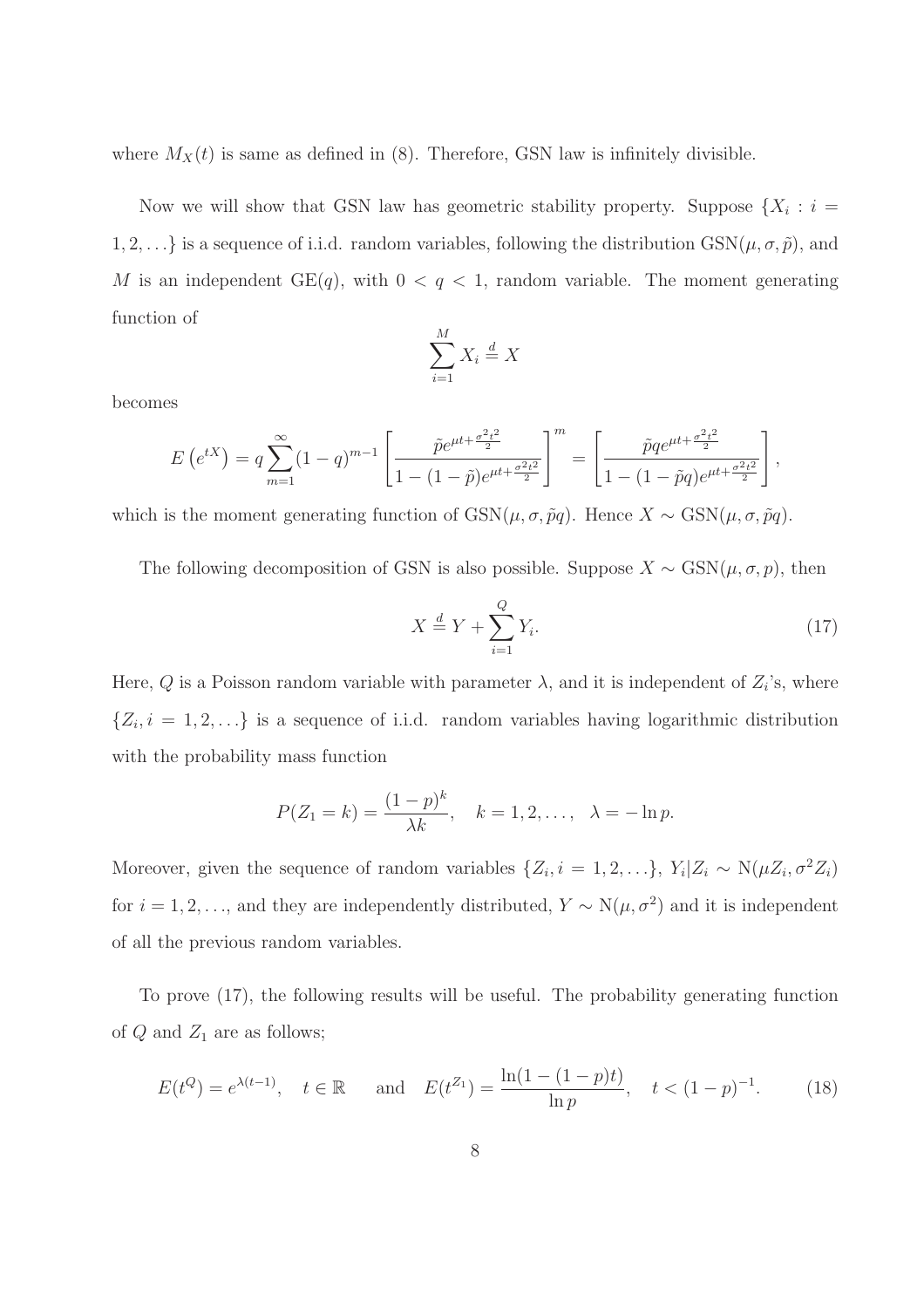The moment generating function of the right hand side of (17) can be derived as

$$
E\left[e^{t(Y+\sum_{i=1}^{Q}Y_i)}\right] = e^{\mu t + \frac{\sigma^2 t^2}{2}} \times E\left[e^{t\sum_{i=1}^{Q}Y_i}\right]
$$
  
\n
$$
= e^{\mu t + \frac{\sigma^2 t^2}{2}} \times E\left[e^{(\mu t + \frac{\sigma^2 t^2}{2})\sum_{i=1}^{Q}Z_i}\right]
$$
  
\n
$$
= e^{\mu t + \frac{\sigma^2 t^2}{2}} \times E\left[\frac{\ln(1 - (1 - p)e^{\mu t + \frac{\sigma^2 t^2}{2}})}{\ln p}\right]^Q = \frac{e^{\mu t + \frac{\sigma^2 t^2}{2}}}{1 - (1 - p)e^{\mu t + \frac{\sigma^2 t^2}{2}}}
$$

#### 2.3 CONDITIONAL DISTRIBUTIONS

Now we provide different conditional distributions which will be useful for further development. Consider  $(X, N)$  which has the joint PDF as given in (3), and suppose  $m \leq n$ , be positive integers. The conditional CDF of  $(X, N)$  given  $N \leq n$  is

$$
P(X \le x, N \le m | N \le n) = \frac{P(X \le x, N \le m)}{P(N \le n)} = \frac{p}{1 - (1 - p)^n} \sum_{k=1}^{m} \Phi\left(\frac{x - k\mu}{\sigma\sqrt{k}}\right) (1 - p)^{k-1}.
$$
\n(19)

From (19), we obtain

$$
P(X \le x | N \le n) = \frac{p}{1 - (1 - p)^n} \sum_{k=1}^n \Phi\left(\frac{x - k\mu}{\sigma\sqrt{k}}\right) (1 - p)^{k-1}.
$$

We further have for  $0 \le x \le y$ , and  $n \in \mathbb{N}$ , the conditional CDF of  $(X, N)$  given  $X \le y$  is

$$
P(X \le x, N \le n | X \le y) = \frac{P(X \le x, N \le n)}{P(X \le y)} = \frac{\sum_{k=1}^{n} (1-p)^{k} \Phi\left(\frac{x-k\mu}{\sigma\sqrt{k}}\right)}{\sum_{k=1}^{\infty} (1-p)^{k} \Phi\left(\frac{y-k\mu}{\sigma\sqrt{k}}\right)}.
$$
(20)

We obtain from (20) that

$$
P(N \le n | X \le y) = \frac{\sum_{k=1}^{n} (1-p)^k \Phi\left(\frac{y-k\mu}{\sqrt{k}\sigma}\right)}{\sum_{k=1}^{\infty} (1-p)^k \Phi\left(\frac{y-k\mu}{\sqrt{k}\sigma}\right)}.
$$
\n(21)

The conditional probability mass function of  $N$  given  $X = x$ , is

$$
P(N = n|X = x) = \frac{(1-p)^{n-1}e^{-\frac{1}{2\sigma^2 n}(x-n\mu)^2}/\sqrt{n}}{\sum_{k=1}^{\infty}(1-p)^{k-1}e^{-\frac{1}{2\sigma^2 k}(x-k\mu)^2}/\sqrt{k}}.
$$
(22)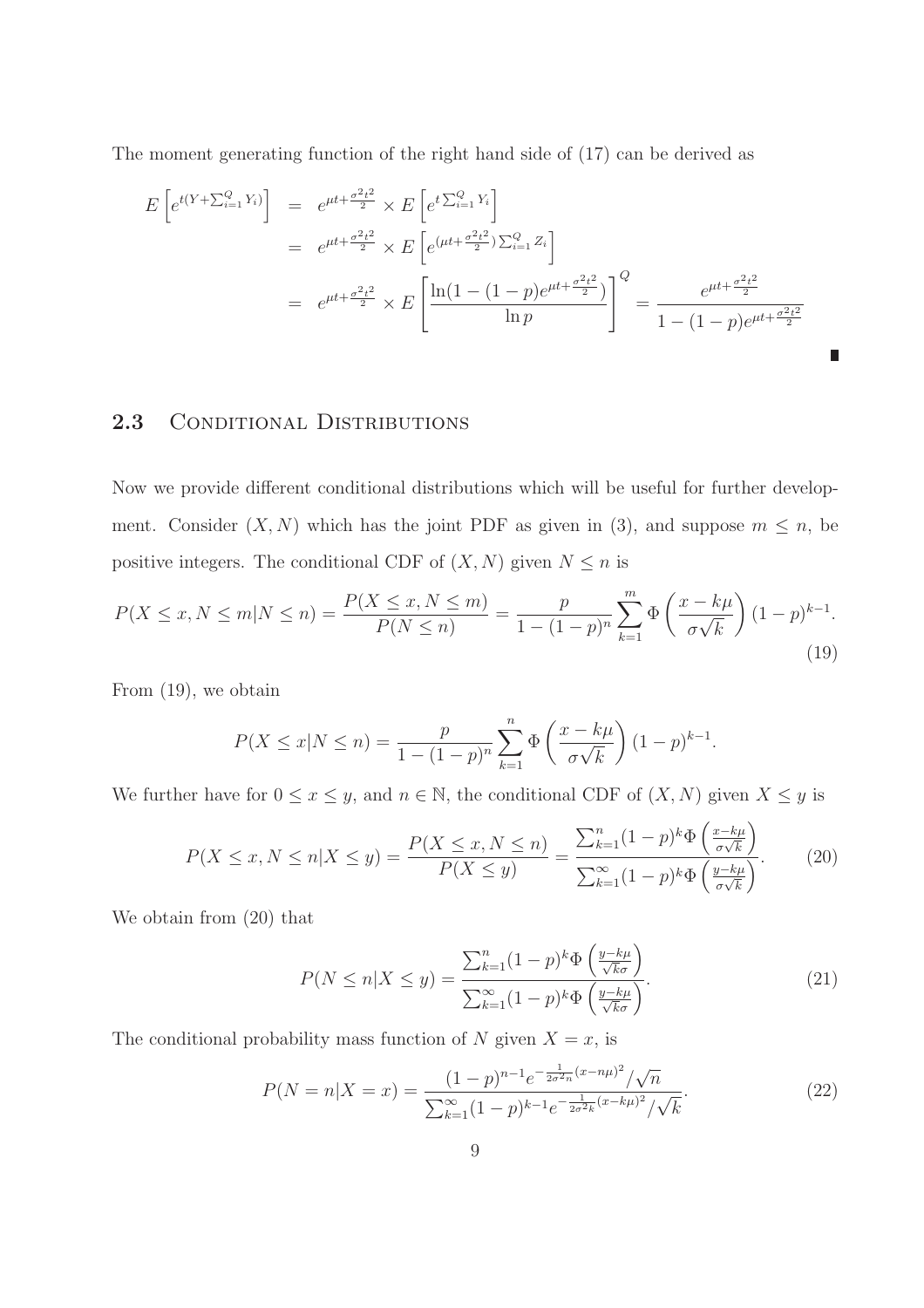The conditional expectations become

$$
E(N|X=x) = \frac{\sum_{n=1}^{\infty} (1-p)^{n-1} e^{-\frac{1}{2\sigma^2 n}(x-n\mu)^2} / \sqrt{n}}{\sum_{k=1}^{\infty} (1-p)^{k-1} e^{-\frac{1}{2\sigma^2 k}(x-k\mu)^2} / \sqrt{k}},
$$
\n(23)

and

$$
E(N^{-1}|X=x) = \frac{\sum_{n=1}^{\infty} (1-p)^{n-1} e^{-\frac{1}{2\sigma^2 n}(x-n\mu)^2} / n^{3/2}}{\sum_{k=1}^{\infty} (1-p)^{k-1} e^{-\frac{1}{2\sigma^2 k}(x-k\mu)^2} / \sqrt{k}}.
$$
(24)

# 3 STATISTICAL INFERENCE

#### 3.1 MAXIMUM LIKELIHOOD ESTIMATORS

Suppose  $\{x_1, \ldots, x_n\}$  is a random sample of size n from  $GSN(\mu, \sigma, p)$ , the log-likelihood function becomes

$$
l(\mu, \sigma, p) = \sum_{i=1}^{n} \ln f_X(x_i) = \sum_{i=1}^{n} \ln \left[ \sum_{k=1}^{\infty} \frac{p}{\sigma \sqrt{k}} \phi \left( \frac{x_i - k\mu}{\sigma \sqrt{k}} \right) (1 - p)^{k-1} \right].
$$
 (25)

The maximum likelihood estimators (MLEs) of the unknown parameters can be obtained by maximizing the log-likelihood function with respect to the unknown parameters. The normal equations can be obtained by taking derivatives of  $l(\mu, \sigma, p)$  with respect to  $\mu$ ,  $\sigma$  and p, respectively, and equating them to 0. Clearly, MLEs cannot be obtained in explicit forms. We propose to use EM algorithm to compute the MLEs.

The basic idea is as follows. Suppose,  $\{(x_1, m_1), \ldots, (x_n, m_n)\}\$ is a random sample of size n from  $(X, N)$ . The log-likelihood function without the additive constant, based on the complete sample becomes

$$
l_c(\mu, \sigma, p) = -n \ln \sigma - \frac{1}{2\sigma^2} \sum_{i=1}^n \frac{(x_i - m_i \mu)^2}{m_i} + n \ln p + \ln(1 - p) \sum_{i=1}^n (m_i - 1).
$$
 (26)

Therefore, based on the complete sample, the MLEs of the unknown parameters are as follows:

$$
\widehat{\mu} = \frac{\sum_{i=1}^{n} x_i}{\sum_{k=1}^{n} m_k}, \qquad \widehat{\sigma}^2 = \frac{1}{n} \sum_{i=1}^{n} \frac{(x_i - m_i \widehat{\mu})^2}{m_i}, \qquad \widehat{p} = \frac{n}{K + n},
$$
\n(27)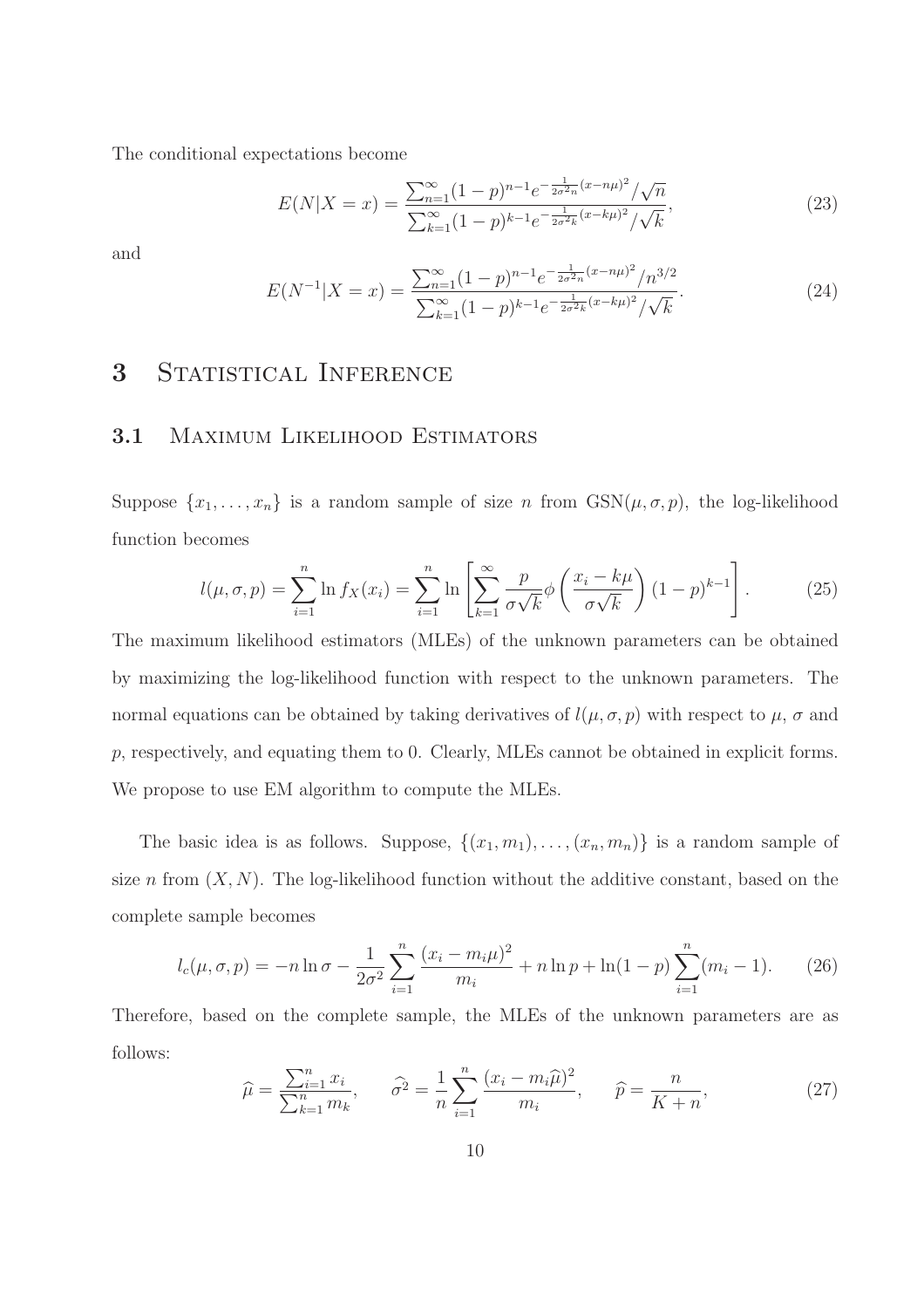where  $K = \sum_{i=1}^{n} m_i$ . Therefore, it is immediate that based on the complete samples, the MLEs of the unknown parameters can be obtained in explicit forms. Based on the above observations the EM algorithm can be obtained as follows. Let us denote  $\mu^{(k)}$ ,  $\sigma^{(k)}$  and  $p^{(k)}$ as the estimates of  $\mu$ ,  $\sigma$  and  $p$ , respectively, at the k-th stage of the EM algorithm. At the 'E'-step, the 'pseudo' log-likelihood function at the k-th stage can be formed by replacing the missing values with their expectations, and it is as follows;

$$
l_s^{(k)}(\mu, \sigma, p) = -n \ln \sigma - \frac{1}{2\sigma^2} \left( \sum_{i=1}^n x_i^2 c_i^{(k)} - 2\mu \sum_{i=1}^n x_i + \mu^2 \sum_{i=1}^n c_i^{(k)} \right) + n \ln p + \ln(1-p) \sum_{i=1}^n (d_i^{(k)} - 1),
$$
\n(28)

here  $c_i^{(k)}$  $i^{(k)}$  and  $d_i^{(k)}$ <sup>(k)</sup> can be obtained from (24) and (23), by replacing x,  $\mu$ ,  $\sigma$ , p with  $x_i$ ,  $\mu^{(k)}$ ,  $\sigma^{(k)}$ ,  $p^{(k)}$ , respectively. The 'M'-step can be obtained by maximizing (28) with respect to the unknown parameters. Therefore,  $\mu^{(k+1)}$ ,  $\sigma^{(k+1)}$ ,  $p^{(k+1)}$ , can be obtained as

$$
\mu^{(k+1)} = \frac{\sum_{i=1}^{n} x_i}{\sum_{j=1}^{n} c_j^{(k)}}, \quad \sigma^{(k+1)} = \frac{1}{\sqrt{n}} \times \sqrt{\sum_{i=1}^{n} x_i^2 c_i^{(k)} - 2\mu^{(k+1)} \sum_{i=1}^{n} x_i + (\mu^{(k+1)})^2 \sum_{i=1}^{n} c_i^{(k)}}.
$$
 (29)

and

$$
p^{(k+1)} = \frac{n}{\sum_{i=1}^{n} d_i^{(k)} + n}.
$$
\n(30)

The iteration process should be continued until the convergence is met. The asymptotic distribution of the MLEs can be obtained in a routine manner that is, if  $\hat{\mu}$ ,  $\hat{\sigma}$  and  $\hat{p}$  denote the MLEs of  $\mu$ ,  $\sigma$  and  $p$ , respectively, then

$$
\sqrt{n}(\widehat{\mu} - \mu, \widehat{\sigma} - \sigma, \widehat{p} - p) \xrightarrow{d} N_3(0, \mathbf{F}^{-1}),
$$
\n(31)

where  $\leftarrow d$  denotes convergence in distribution, and the 3  $\times$  3 matrix **F** is the expected Fisher information matrix.

#### 3.2 Observed Information Matrix

In this section we provide the observed information matrix, which will be useful to construct the asymptotic confidence intervals of the unknown parameters. The observed information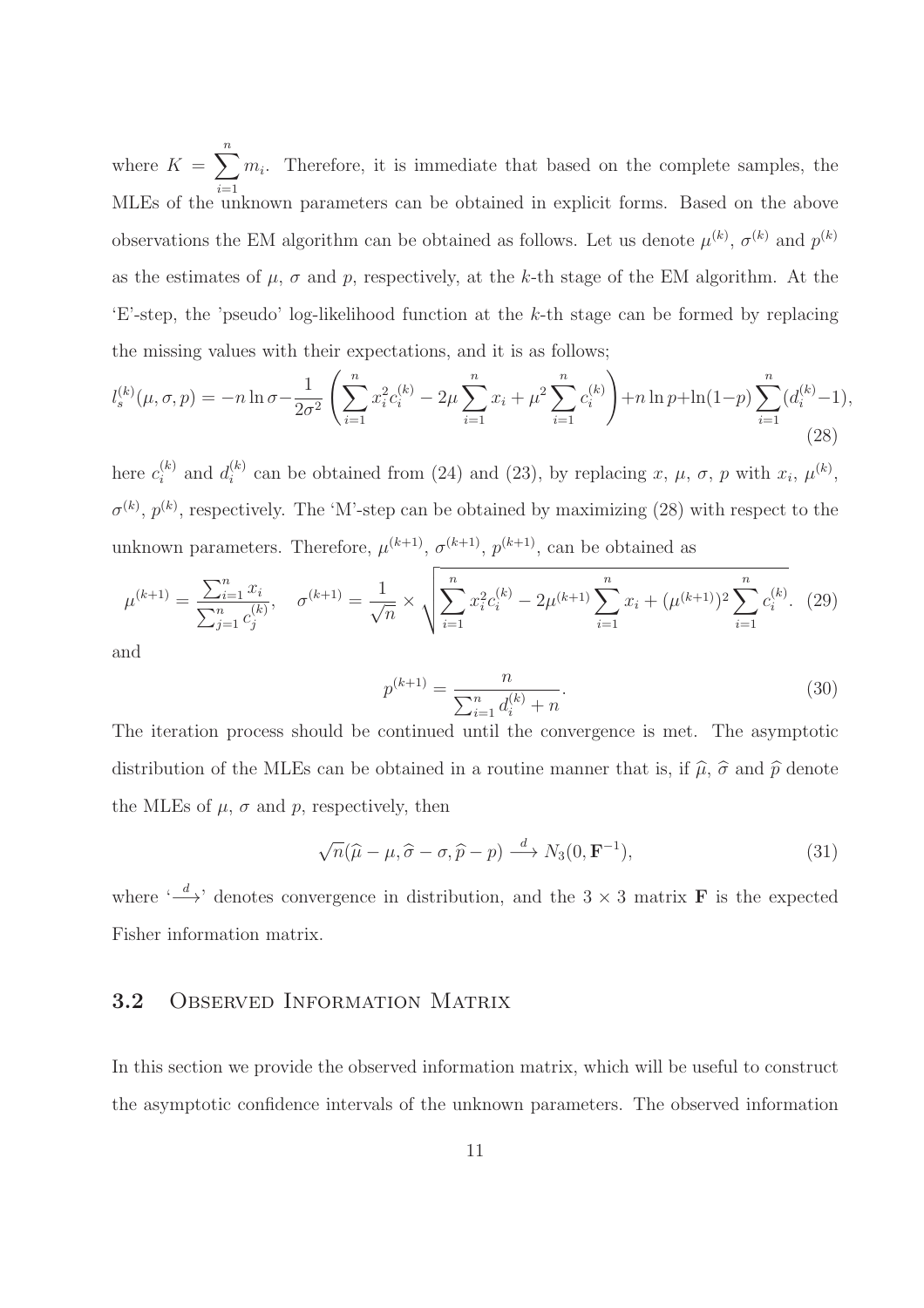matrix is obtained from the EM algorithm using the idea of Louis (1982). We use the same notation as that of Louis  $(1982)$ . Here the matrix B denotes the negative second derivative of the 'pseudo' log-likelihood function and  $S$  is the derivative vector.

$$
F_{obs} = B - SS^T.
$$

Now we provide the elements of the matrix  $B$  and the vector  $S$ .

$$
B(1,1) = \frac{\sum_{i=1}^{n} c_i^{(k)}}{\sigma^2}, \quad B(2,2) = \frac{3}{\sigma^4} \left( \sum_{i=1}^{n} x_i^2 c_i^{(k)} - 2\mu \sum_{i=1}^{n} x_i + \mu^2 \sum_{i=1}^{n} c_i^{(k)} \right) - \frac{n}{\sigma^2}
$$
  
\n
$$
B(3,3) = \frac{n}{p^2} + \frac{1}{(1-p)^2} \sum_{i=1}^{n} (d_i^{(k)} - 1), \quad B(1,2) = B(2,1) = \frac{2}{\sigma^3} \left( \sum_{i=1}^{n} x_i - \mu \sum_{i=1}^{n} c_i^{(k)} \right)
$$
  
\n
$$
B(1,3) = B(3,1) = B(2,3) = B(3,2) = 0.
$$
  
\n
$$
S(1) = \frac{1}{\sigma^2} \left( \sum_{i=1}^{n} x_i - \mu \sum_{i=1}^{n} c_i^{(k)} \right), \quad S(2) = -\frac{n}{\sigma} + \frac{1}{\sigma^3} \left( \sum_{i=1}^{n} x_i^2 c_i^{(k)} - 2\mu \sum_{i=1}^{n} x_i + \mu^2 \sum_{i=1}^{n} c_i^{(k)} \right)
$$
  
\n
$$
S(3) = \frac{n}{p} - \frac{1}{1-p} \sum_{i=1}^{n} (d_i^{(k)} - 1).
$$

#### 3.3 TESTING OF HYPOTHESES

In this section we discuss likelihood ratio test for some hypotheses of interest. We consider the following specific testing that will be of interest.

TEST I:  $H_0: \mu = 0$  vs.  $H_1: \mu \neq 0$ .

The problem is of interest as it tests whether the distribution is symmetric or not. In this the MLEs of the unknown parameters can be obtained using the EM algorithm as before. Under the null hypothesis, the 'pseudo' log-likelihood function becomes

$$
l_{sI}^{(k)}(\sigma, p) = -n \ln \sigma - \frac{1}{2\sigma^2} \sum_{i=1}^n x_i^2 c_i^{(k)} + n \ln p + \ln(1-p) \sum_{i=1}^n (d_i^{(k)} - 1),
$$
 (32)

here  $c_i^{(k)}$  $i^{(k)}$  and  $d_i^{(k)}$  $i^{(k)}$  can be obtained from (24) and (23), by replacing x,  $\mu$ ,  $\sigma$ , p with  $x_i$ , 0,  $\sigma^{(k)}$ ,  $p^{(k)}$ , respectively. The 'M'-step can be obtained by maximizing (32) with respect to the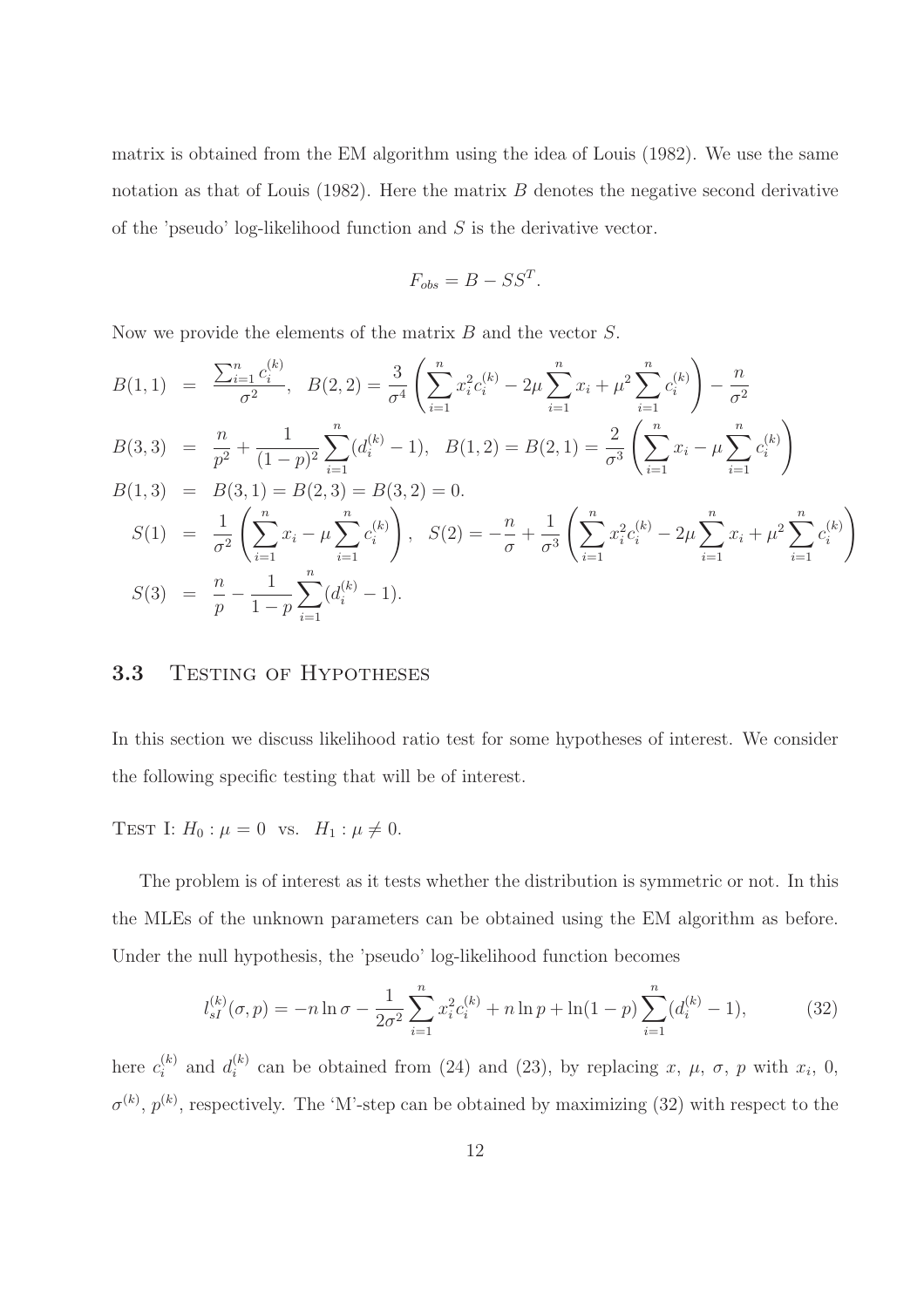unknown parameters. Therefore,  $\sigma^{(k+1)}$ ,  $p^{(k+1)}$ , can be obtained as

$$
\sigma^{(k+1)} = \frac{1}{\sqrt{n}} \times \sqrt{\sum_{i=1}^{n} x_i^2 c_i^{(k)}} \quad \text{and} \quad p^{(k+1)} = \frac{n}{\sum_{i=1}^{n} d_i^{(k)} + n}.
$$
 (33)

Therefore, if  $\hat{\mu}$ ,  $\hat{\sigma}$  and  $\hat{p}$  denote the MLEs of  $\mu$ ,  $\sigma$  and  $p$ , and  $\tilde{\sigma}$  and  $\tilde{p}$  denote the MLEs of  $\sigma$ and  $p$ , respectively under the restriction  $H_0$ , then

$$
2(l(\widehat{\mu}, \widehat{\sigma}, \widehat{p}) - l(0, \widetilde{\sigma}, \widetilde{p})) \longrightarrow \chi_1^2.
$$

Test II:  $H_0: p = 1$  vs.  $H_1: p < 1$ .

The problem is of interest as it tests whether the distribution is symmetric or not. In this case under the null hypothesis the MLEs of  $\mu$  and  $\sigma$  become

$$
\widetilde{\mu} = \frac{\sum_{i=1}^{n} x_i}{n}
$$
, and  $\widetilde{\sigma} = \sqrt{\frac{\sum_{i=1}^{n} (x_i - \widetilde{\mu})^2}{n}}$ .

In this case  $p$  is in the boundary under the null hypothesis, the standard results do not work. But using Theorem 3 of Self and Liang (1987), it follows that

$$
2(l(\widehat{\mu}, \widehat{\sigma}, \widehat{p}) - l(\widetilde{\mu}, \widetilde{\sigma}, 1)) \longrightarrow \frac{1}{2} + \frac{1}{2}\chi_1^2.
$$

# 4 DATA ANALYSIS

In this section we analyze one data set to see the effectiveness of the proposed model. This data set represents the survival times of guinea pigs injected with different doses of tubercle bacilli, and it has been obtained from Bjerkedal (1960). Typically guinea pigs are chosen for tuberculosis experiments because of their high susceptibility. The 72 observations are presented in Table 1.

The mean, standard deviation and the coefficient of skewness are calculated as 99.82, 80.55 and 1.80, respectively. The skewness measure indicates that the data are positively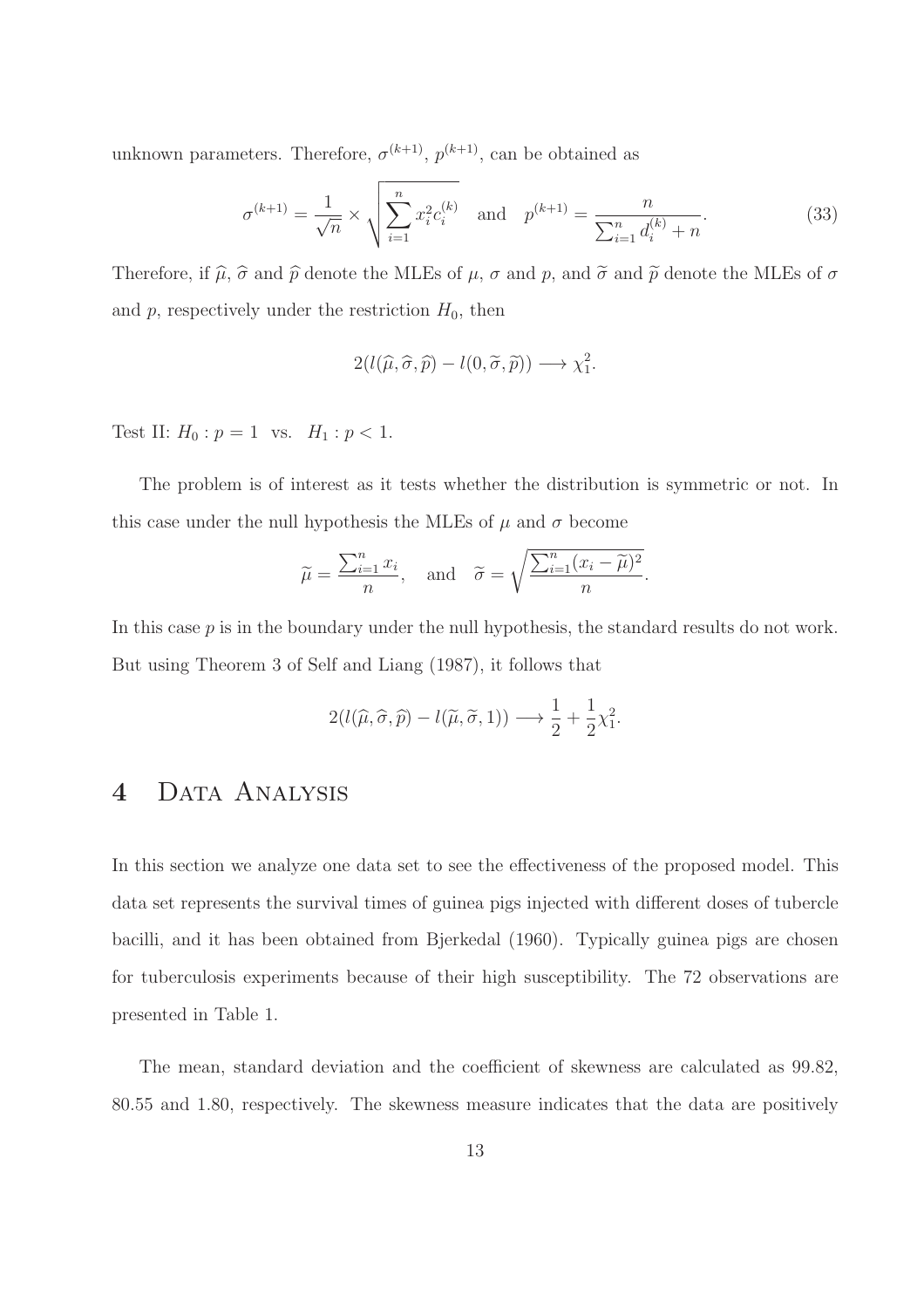| 12  | 15  | 22  | 24  | 24  | 32  | 32  | 33  | 34  |
|-----|-----|-----|-----|-----|-----|-----|-----|-----|
| 38  | 38  | 43  | 44  | 48  | 52  | 53  | 54  | 54  |
| 55  | 56  | 57  | 58  | 58  | 59  | 60  | 60  | 60  |
| 60  | 61  | 62  | 63  | 65  | 65  | 67  | 68  | 70  |
| 70  | 72  | 73  | 75  | 76  | 76  | 81  | 83  | 84  |
| 85  | 87  | 91  | 95  | 96  | 98  | 99  | 109 | 110 |
| 121 | 127 | 129 | 131 | 143 | 146 | 146 | 175 | 175 |
| 211 | 233 | 258 | 258 | 263 | 297 | 341 | 341 | 376 |

Table 1: Guinea pig data set.

skewed. We have plotted the histogram in Figure 3. The histogram clearly indicates that the data are right skewed, and the sample skewness also indicates that.

Before analyzing the data we divide all the observations by 50 for computational purposes, it is not going to affect the inference procedure. We obtain the MLEs of the unknown parameters of the GSN model and they are as follows;

$$
\hat{p} = 0.5657, \quad \hat{\sigma} = 0.5975 \quad \hat{\mu} = 1.1311,
$$

and the associated log-likelihood value becomes -113.4698. The corresponding 95% confidence intervals of p,  $\sigma$  and  $\mu$  become (0.5657 $\mp$ 0.1987), (0.5975 $\mp$ 0.2312) and (1.1311 $\mp$ 0.4217), respectively.

Now the natural question is whether the proposed model is a good fit to the data set or not. We provide the empirical survival function and the fitted survival function in Figure 4 and also the histogram of the data along with the fitted PDF in Figure 5. The Kolmogorov-Smirnov (KS) test statistic and the associated  $p$  values are 0.1118 and 0.3283, respectively. All of these indicate that the proposed model provides a good fit to the data set. Now for comparison purposes, we have fitted three parameter ASN model to the same data set. The three-parameter ASN model has the following PDF

$$
f(x; \lambda, \sigma, \mu) = 2\phi((x - \mu)/\sigma)\Phi(\lambda(x - \mu)/\sigma).
$$
 (34)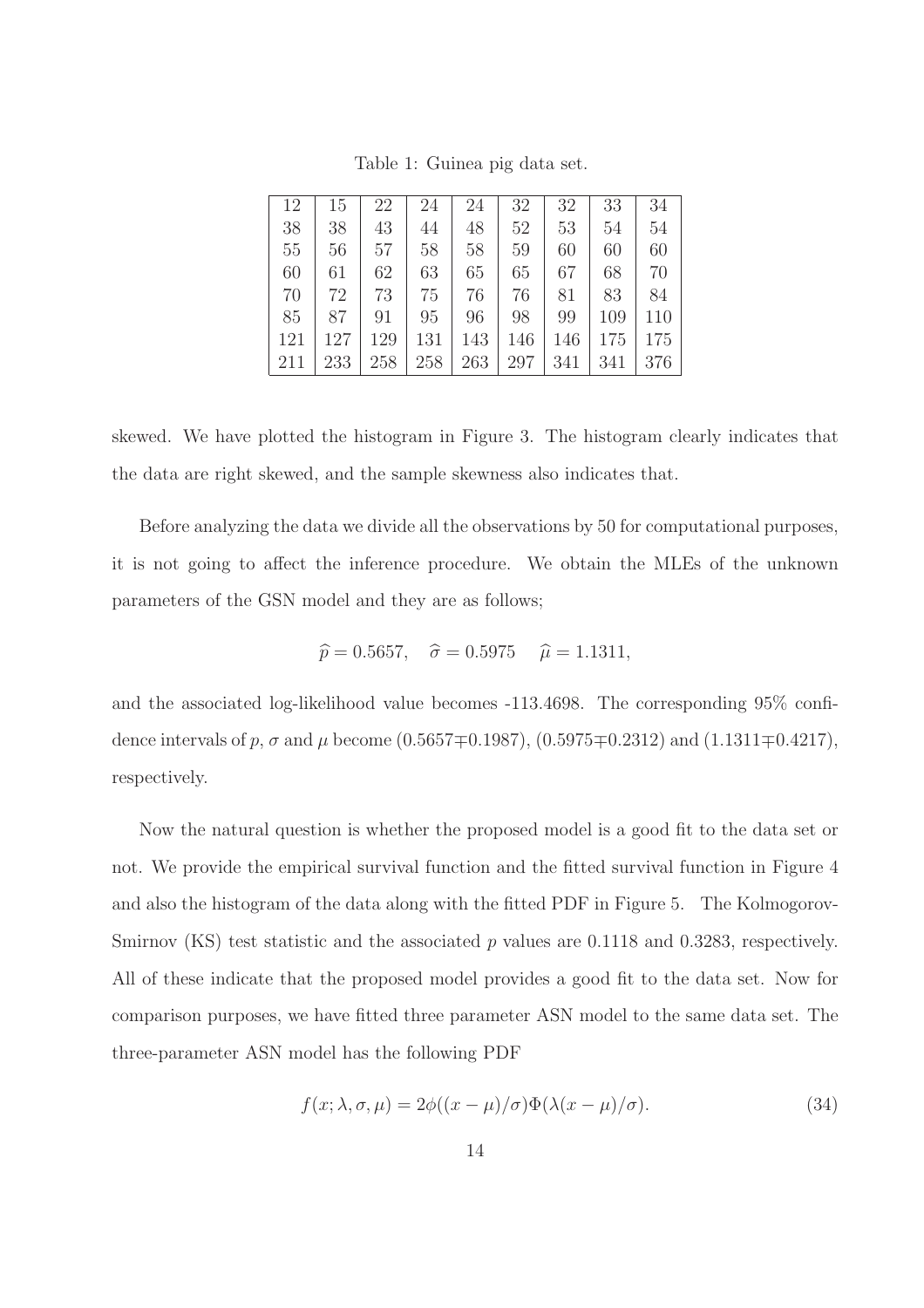The MLEs of the unknown parameters are as follows:  $\hat{\lambda} = 19.7001$ ,  $\hat{\sigma} = 2.3299$  and  $\hat{\mu} =$ 0.3099. The associated log-likelihood value becomes -115.5862. The Kolmogorov-Smirnov distance between the empirical and the fitted distribution functions is 0.1314, and the corresponding p value is 0.2887. Hence based on the log-likelihood and KS test statistic values we can conclude that GSN provides a better fit than the ASN model to this data set.

# 5 Generalizations

#### 5.1 Multivariate Geometric Skew Normal Distribution

In this section we introduce the multivariate geometric skew normal (MGSN) distribution, which can be a good alternative to the Azzalini's multivariate skew normal (AMSN) distribution. We use the following notation. An *m*-variate random vector with mean vector  $\mu$  and the dispersion matrix  $\Sigma$  will be denoted by  $N_m(\mu, \Sigma)$ . The corresponding PDF and CDF at the point x, will be denoted by  $\phi_m(x,\mu,\Sigma)$  and  $\Phi_m(x,\mu,\Sigma)$ , respectively. Now we define MGSN distribution.

DEFINITION: Suppose  $N \sim \text{GE}(p)$ ,  $\{ \boldsymbol{X}_i : i = 1, 2, ..., \}$  are i.i.d.  $N_m(\boldsymbol{\mu}, \boldsymbol{\Sigma})$  random vectors, N and  $\boldsymbol{X}_i$ 's are independently distributed. Define

$$
\boldsymbol{X} \stackrel{d}{=} \sum_{i=1}^N \boldsymbol{X}_i,
$$

then X is said to be m-variate geometric skew normal distribution with parameters p,  $\mu$ and  $\Sigma$ , and it will be denoted by MGSN $(m, p, \mu, \Sigma)$ .

The joint PDF,  $f_{\mathbf{X},N}(\cdot,\cdot)$  of  $(\mathbf{X},N)$  is given by

$$
f_{\mathbf{X},N}(\boldsymbol{x},n) = \frac{p(1-p)^{n-1}}{(2\pi)^{m/2}|\boldsymbol{\Sigma}|^{1/2}\sqrt{n}} e^{-\frac{1}{2n}(\boldsymbol{x}-n\boldsymbol{\mu})^T\boldsymbol{\Sigma}^{-1}(\boldsymbol{x}-n\boldsymbol{\mu})};
$$
  
for  $\boldsymbol{x} \in \mathbb{R}^m$ ,  $\boldsymbol{\mu} \in \mathbb{R}^m$ ,  $\boldsymbol{\sigma} > 0$ ,  $0 < p \le 1$ . (35)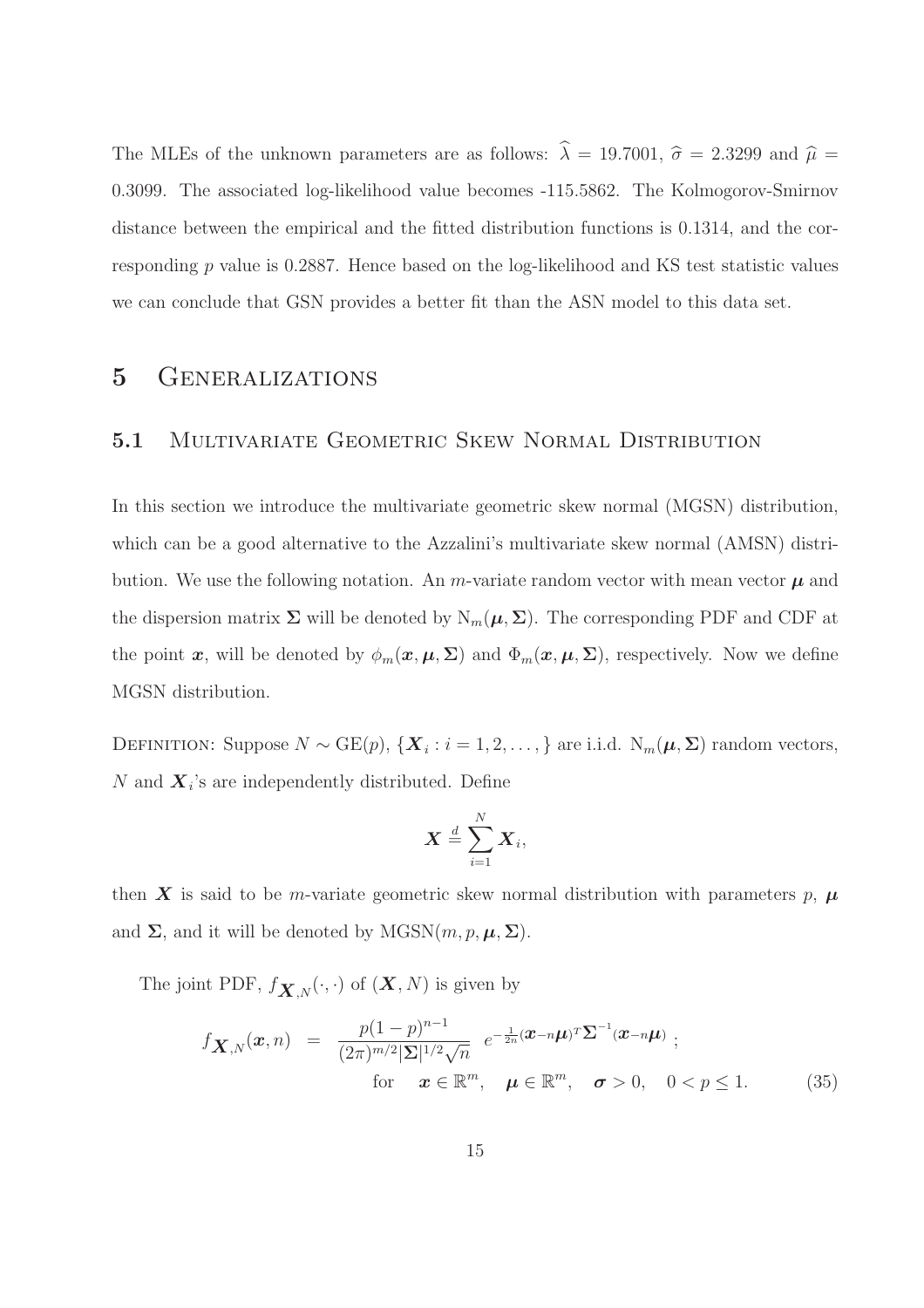Therefore, the PDF of  $X$  becomes

$$
f_{\boldsymbol{X}}(\boldsymbol{x}) = \sum_{k=1}^{\infty} f_{\boldsymbol{X},N}(\boldsymbol{x},k) = \sum_{k=1}^{\infty} \frac{p(1-p)^{k-1}}{(2\pi)^{m/2} |\boldsymbol{\Sigma}|^{1/2} \sqrt{k}} e^{-\frac{1}{2k} (\boldsymbol{x}-k\boldsymbol{\mu})^T \boldsymbol{\Sigma}^{-1} (\boldsymbol{x}-k\boldsymbol{\mu})}
$$

$$
= \sum_{k=1}^{\infty} p(1-p)^{k-1} \phi_m(\boldsymbol{x}; k\boldsymbol{\mu}, k\boldsymbol{\Sigma}). \tag{36}
$$

If  $\mu = 0$  and  $\Sigma = I$ , we say that X has standard MGSN distribution with PDF

$$
f_{\mathbf{X}}(\mathbf{x}) = \sum_{k=1}^{\infty} p(1-p)^{k-1} \phi_m(\mathbf{x}; \mathbf{0}, k\mathbf{I}).
$$
 (37)

In the multivariate case also, when  $p = 1$ ,  $\mathbf{X} \sim \mathrm{N}_m(\boldsymbol{\mu}, \boldsymbol{\Sigma})$ , i.e. it coincides with the multivariate normal distribution. Further, the generation from a MGSN distribution is quite simple, and it can be performed along the same line as the univariate GSN model.

In Figure 6, we provide the contour plots of bivariate geometric skew normal distribution (BGSN) for different values of  $\mu_1$ ,  $\mu_2$ ,  $\sigma_1$ ,  $\sigma_2$ ,  $p$  and  $\rho$ , where

$$
\boldsymbol{\mu} = (\mu_1, \mu_2)^T
$$
 and  $\boldsymbol{\Sigma} = \begin{bmatrix} \sigma_1^2 & \sigma_1 \sigma_2 \rho \\ \sigma_1 \sigma_2 \rho & \sigma_2^2 \end{bmatrix}$ .

From the contour plots of the BGSN distribution, it is clear that the PDF of BGSN can take different shapes depending on the different parameter values. It can be unimodal or multimodal, and it can be skewed in any directions. It can be symmetric with heavier tails.

Now we discuss the marginals and conditional distributions. We use the following notations.

$$
\boldsymbol{X} = \begin{pmatrix} \boldsymbol{X}_1 \\ \boldsymbol{X}_2 \end{pmatrix}, \quad \boldsymbol{\mu} = \begin{pmatrix} \boldsymbol{\mu}_1 \\ \boldsymbol{\mu}_2 \end{pmatrix} \quad \boldsymbol{\Sigma} = \begin{pmatrix} \boldsymbol{\Sigma}_{11} & \boldsymbol{\Sigma}_{12} \\ \boldsymbol{\Sigma}_{21} & \boldsymbol{\Sigma}_{22} \end{pmatrix}.
$$

Here the vectors  $\mathbf{X}_1$  and  $\boldsymbol{\mu}_1$  are of the orders  $m_1$  each, and the matrix  $\Sigma_{11}$  is of the order  $m_1 \times m_1$ . Rest of the quantities are defined so that they are compatible, and we define  $m_2 = m - m_1$ . We have the following results.

THEOREM 5.1: If  $\mathbf{X} \sim \text{MGSN}(m, p, \mu, \Sigma)$ , then (a)  $\mathbf{X}_1 \sim \text{MGSN}(m_1, p, \mu_1, \Sigma_{11})$  and  $\mathbf{X}_2 \sim \text{MGSN}(m_2, p, \mu_2, \Sigma_{22})$ .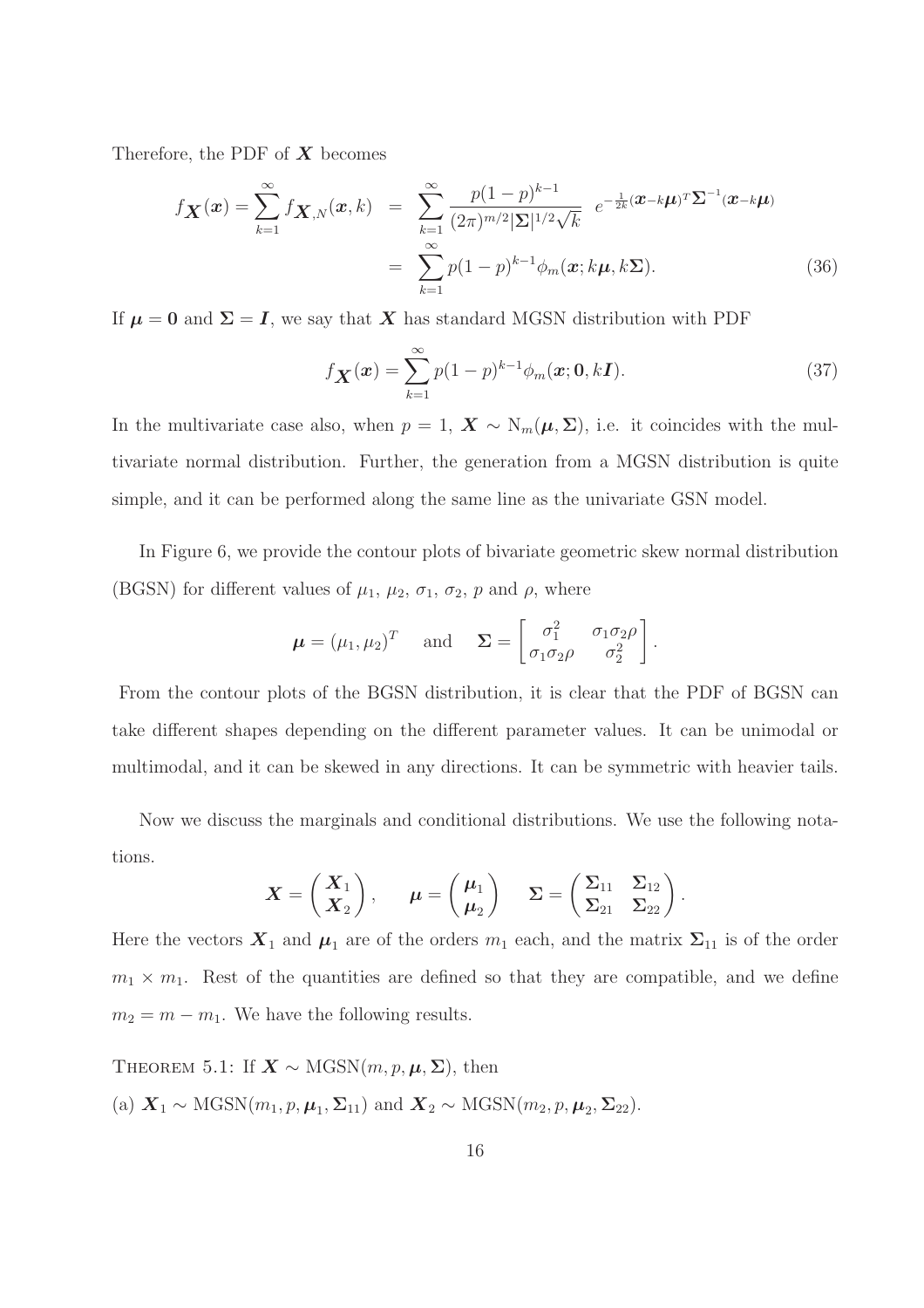(b) The conditional PDF of  $X_1$ , given  $X_2 = x_2$  becomes

$$
f_{\mathbf{X}_1|\mathbf{X}_2=\mathbf{x}_2}(\mathbf{x}_1) = \frac{f_{\mathbf{X}}(\mathbf{x})}{f_{\mathbf{X}_2}(\mathbf{x}_2)}
$$
  
= 
$$
\frac{\sum_{k=1}^{\infty} (1-p)^{k-1} \phi_{m_1}(\mathbf{x}_1; k\mu_1 + k \sum_{12} \sum_{22}^{-1} (\mathbf{x}_2 - \mu_2), k(\sum_{11} - \sum_{12} \sum_{22}^{-1} \sum_{21})) \phi_{m_2}(\mathbf{x}_2, k\mu_2, k \sum_{22})}{\sum_{k=1}^{\infty} (1-p)^{k-1} \phi_{m_2}(\mathbf{x}_2, k\mu_2, k \sum_{22})}
$$

PROOF: The proofs can be obtained easily, and it is avoided.

If 
$$
\mathbf{X} \sim \text{MGSN}(m, p, \boldsymbol{\mu}, \boldsymbol{\Sigma})
$$
, then the moment generating function of  $\mathbf{X}$  becomes;  
\n
$$
M_{\mathbf{X}}(t) = E e^{t^T \mathbf{X}} = E(E e^{t^T \mathbf{X}} | N) = E\left[e^{N\left(\boldsymbol{\mu}^T t + \frac{1}{2}t^T \boldsymbol{\Sigma} t\right)}\right]
$$
\n
$$
= \frac{pe^{\boldsymbol{\mu}^T t + \frac{1}{2}t^T \boldsymbol{\Sigma} t}}{1 - (1 - p)e^{\boldsymbol{\mu}^T t + \frac{1}{2}t^T \boldsymbol{\Sigma} t}}; \quad t \in \mathbb{R}^m.
$$

Now we will show that similarly as the univariate case, MGSN distribution is also infinitely divisible. Similarly, as before, consider the following random vector  $\boldsymbol{R}$ , when  $r=\frac{1}{\sqrt{2}}$  $\overline{n}$ .

$$
\boldsymbol{R} \stackrel{d}{=} \sum_{i=1}^{1+nT} \boldsymbol{Y}_i,\tag{38}
$$

.

П

where  $\boldsymbol{Y}_i$ 's are i.i.d.,  $\boldsymbol{Y}_1 \sim N_m$  $(1)$ n  $\boldsymbol{\mu}, \frac{1}{\boldsymbol{\tau}}$ n  $\Sigma$ and  $T \sim NB(r, p)$ , as defined before. The moment generating function of  $\bf{R}$  becomes

$$
M_{\boldsymbol{R}}(t) = E\left(e^{\boldsymbol{t}^T\boldsymbol{R}}\right) = E\left(e^{\sum_{i=1}^{1+nT} \boldsymbol{t}^T\boldsymbol{Y}_i} | T\right) = \left[\frac{pe^{\boldsymbol{\mu}^T\boldsymbol{t} + \frac{1}{2}\boldsymbol{t}^T\boldsymbol{\Sigma}\boldsymbol{t}}}{1 - (1-p)e^{\boldsymbol{\mu}^T\boldsymbol{t} + \frac{1}{2}\boldsymbol{t}^T\boldsymbol{\Sigma}\boldsymbol{t}}}\right]^r = \left[M_{\boldsymbol{X}}(t)\right]^r.
$$

It implies that the MGSN law is infinitely divisible. It can further be shown that MGSN law has geometric stability property, and it also enjoys the stochastic representation as in  $(17)$ . Note that the EM algorithm also can be developed along the same line as the univariate case, and it is not pursues further.

### 5.2 INDUCED LÉVY PROCESS

In this section we will show that the MGSN law induces multivariate Lévy process. We have already observed that MGSN distribution is infinitely divisible. Consider the following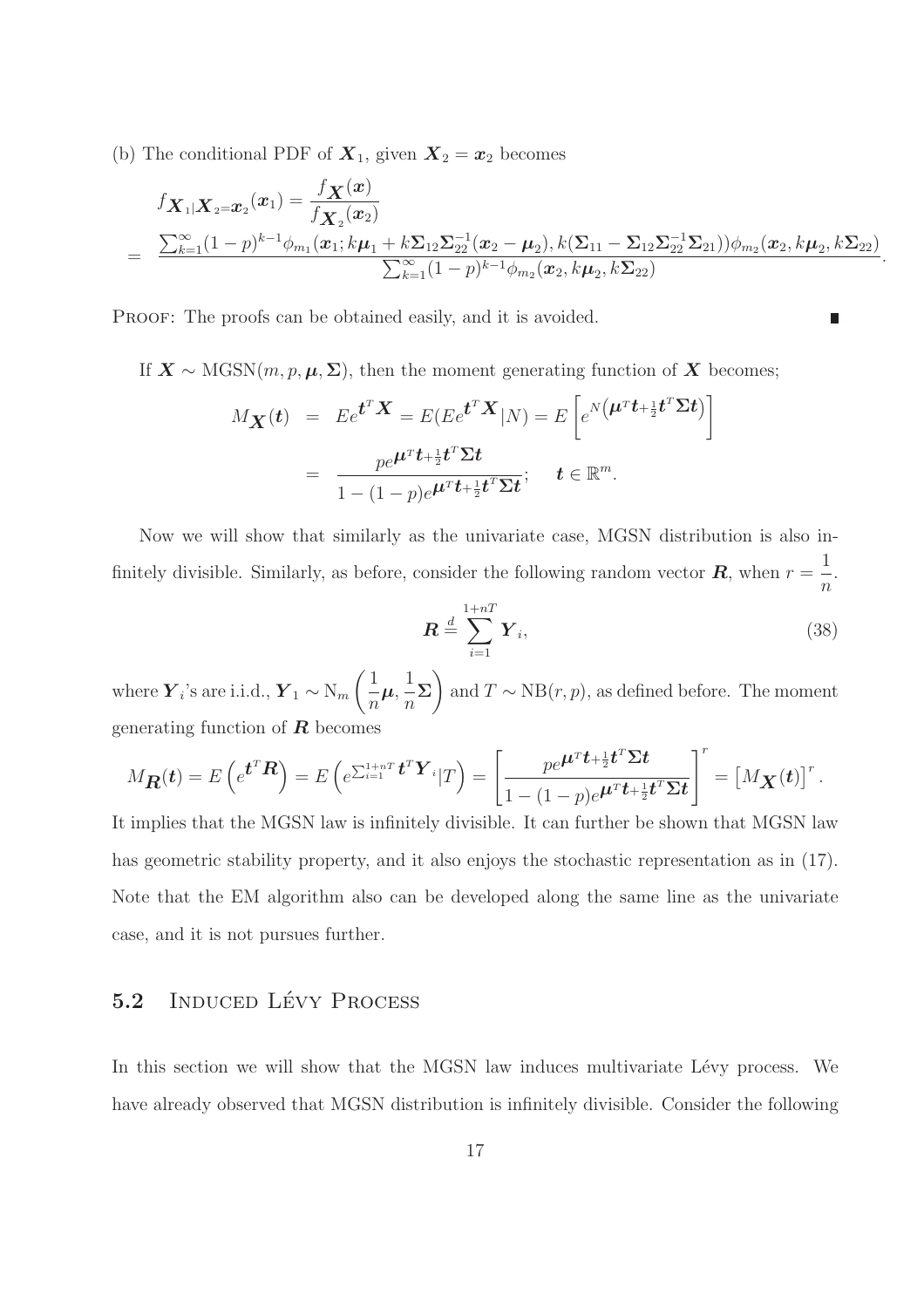random vector

$$
(\boldsymbol{R}, V) \stackrel{d}{=} \left( \sum_{i=1}^{1+nT} \boldsymbol{Y}_i, \frac{1}{n} + T \right), \tag{39}
$$

here  $\boldsymbol{Y}_i$ 's are i.i.d.,  $\boldsymbol{Y}_1 \sim N_m$  $(1)$ n  $\boldsymbol{\mu}, \frac{1}{\tau}$  $\overline{n}$  $\Sigma$ , and  $T \sim NB(r, p)$ , with  $r =$ 1 n . The moment generating function of  $(R, V)$  is given by

$$
M_{\mathbf{R},V}(t,s) = E e^{\mathbf{t}^T \mathbf{R} + sV} = E \left[ e^{s(r+T)} E \left( e^{\sum_{i=1}^{1+nT} \mathbf{t}^T \mathbf{Y}_i} | T \right) \right]
$$
  
\n
$$
= \left\{ e^s \left[ e^{\mathbf{\mu}^T \mathbf{t} + \frac{1}{2} \mathbf{t}^T \mathbf{\Sigma} \mathbf{t}} \right] \right\}^r \times E \left( e^s \left[ e^{\mathbf{\mu}^T \mathbf{t} + \frac{1}{2} \mathbf{t}^T \mathbf{\Sigma} \mathbf{t}} \right] \right)^T
$$
  
\n
$$
= \left[ \frac{p e^s \left[ e^{\mathbf{\mu}^T \mathbf{t} + \frac{1}{2} \mathbf{t}^T \mathbf{\Sigma} \mathbf{t}} \right]}{1 - (1 - p) e^s \left[ e^{\mathbf{\mu}^T \mathbf{t} + \frac{1}{2} \mathbf{t}^T \mathbf{\Sigma} \mathbf{t}} \right]} \right]^r.
$$
\n(40)

Clearly, (40) is a moment generating function for any  $r > 0$ , and this is associated with the following multivariate random vector;

$$
(\mathbf{R}(r), V(r)) \stackrel{d}{=} \left(\sum_{i=1}^{T} \mathbf{Y}_i + \mathbf{Z}, r + T\right), \tag{41}
$$

where  $\boldsymbol{Y}_i$ 's are i.i.d.,  $\boldsymbol{Y}_1 \sim \text{N}_m(\boldsymbol{\mu}, \boldsymbol{\Sigma})$ ,  $\boldsymbol{Z} \sim \text{N}_m(r\boldsymbol{\mu}, r\boldsymbol{\Sigma})$ ,  $T \sim \text{NB}(r, p)$ , and all the associated random variables/ vectors involved here are mutually independent. Hence, it follows that MGSN law induces a Lévy process  $\{(\mathbf{X}(r), NB(r)), r \ge 0\}$ , which has the following stochastic representation

$$
\left\{ (\bm{X}(r), N(r)); r \ge 0 \right\} \stackrel{d}{=} \left\{ \left( \sum_{i=1}^{NB(r)} \bm{Y}_i + \bm{Z}(r), r + NB(r) \right); r \ge 0 \right\}, \tag{42}
$$

where  $\boldsymbol{Y}_i$ 's are same as defined above in (41),  $\{\boldsymbol{Z}(r): r \ge 0\}$  is a normal Lévy process, and  $\{NB(r); r \geq 0\}$  is a negative binomial Lévy process with moment generating functions given by

$$
E\left(e^{\boldsymbol{t}^{T}\boldsymbol{Z}(r)}\right)=e^{r\boldsymbol{t}^{T}\boldsymbol{\mu}+r\frac{1}{2}\boldsymbol{t}^{T}\boldsymbol{\Sigma}\boldsymbol{t}};\quad\boldsymbol{t}\in\mathbb{R}^{m}
$$
\n(43)

and

$$
E\left(e^{sNB(r)}\right) = \left(\frac{p}{1 - (1 - p)e^s}\right)^r; \quad s \in \mathbb{R},\tag{44}
$$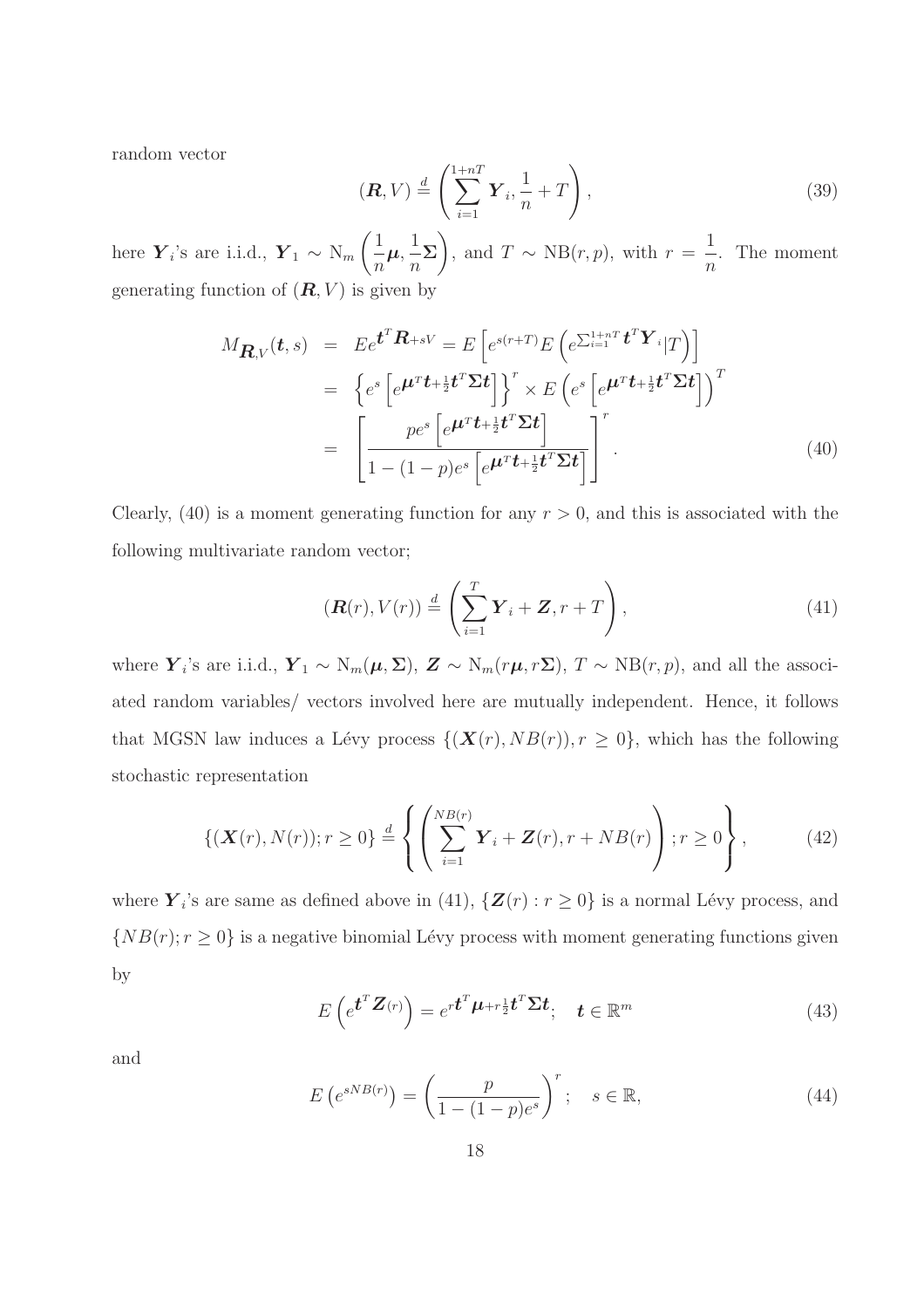respectively.

Further, observe that

$$
\sum_{i=1}^{N B(r)} \boldsymbol{Y}_i + \boldsymbol{Z}(r) \mid NB(r) = k \sim \mathrm{N}_m \left( (r+k) \boldsymbol{\mu}, (r+k) \boldsymbol{\Sigma} \right),
$$

therefore, we can obtain another Lévy process with the following stochastic representation

$$
\{(\boldsymbol{Y}(r), NB(r))\,; r \ge 0\} \stackrel{d}{=} \{(\boldsymbol{Z}(r + NB(r)), NB(r))\,; r \ge 0\}\,.
$$

The above result also follows from the stochastic self-similarity property: a normal Lévy process subordinated to a negative binomial process with drift is again a normal process. The moment generating function corresponding to (45) process becomes

$$
E\left(e^{\boldsymbol{t}^T\boldsymbol{Y}(r)+sNB(r)}\right)=\left[\frac{pe^{\boldsymbol{t}^T\boldsymbol{\mu}+\frac{1}{2}\boldsymbol{t}^T\boldsymbol{\Sigma}\boldsymbol{t}}}{1-(1-p)e^{s+\boldsymbol{t}^T\boldsymbol{\mu}+\frac{1}{2}\boldsymbol{t}^T\boldsymbol{\Sigma}\boldsymbol{t}}}\right]^r.
$$
\n(46)

Therefore, the moment generating function of the marginal process  $\mathbf{X}(r)$  becomes

$$
E\left(e^{\boldsymbol{t}^T\boldsymbol{Y}(r)}\right) = \left[\frac{pe^{\boldsymbol{t}^T\boldsymbol{\mu} + \frac{1}{2}\boldsymbol{t}^T\boldsymbol{\Sigma}\boldsymbol{t}}}{1 - (1-p)e^{\boldsymbol{t}^T\boldsymbol{\mu} + \frac{1}{2}\boldsymbol{t}^T\boldsymbol{\Sigma}\boldsymbol{t}}}\right]^r.
$$
\n(47)

The moment generating function (47) corresponds to a random variable whose PDF is an infinite mixture of multivariate normal random variables with negative binomial weights. Estimation procedures of the unknown parameters and other inferential issues will be of interest, and it is not pursued here any more.

# 6 CONCLUSIONS

In this paper we have introduced a new three-parameter distribution of which normal distribution is a particular member. The proposed distribution, can be unimodal, multimodal, positively or negatively skewed and symmetric with heavy tails. The model is more flexible than the very popular Azzalini's skew normal distribution, although they have the same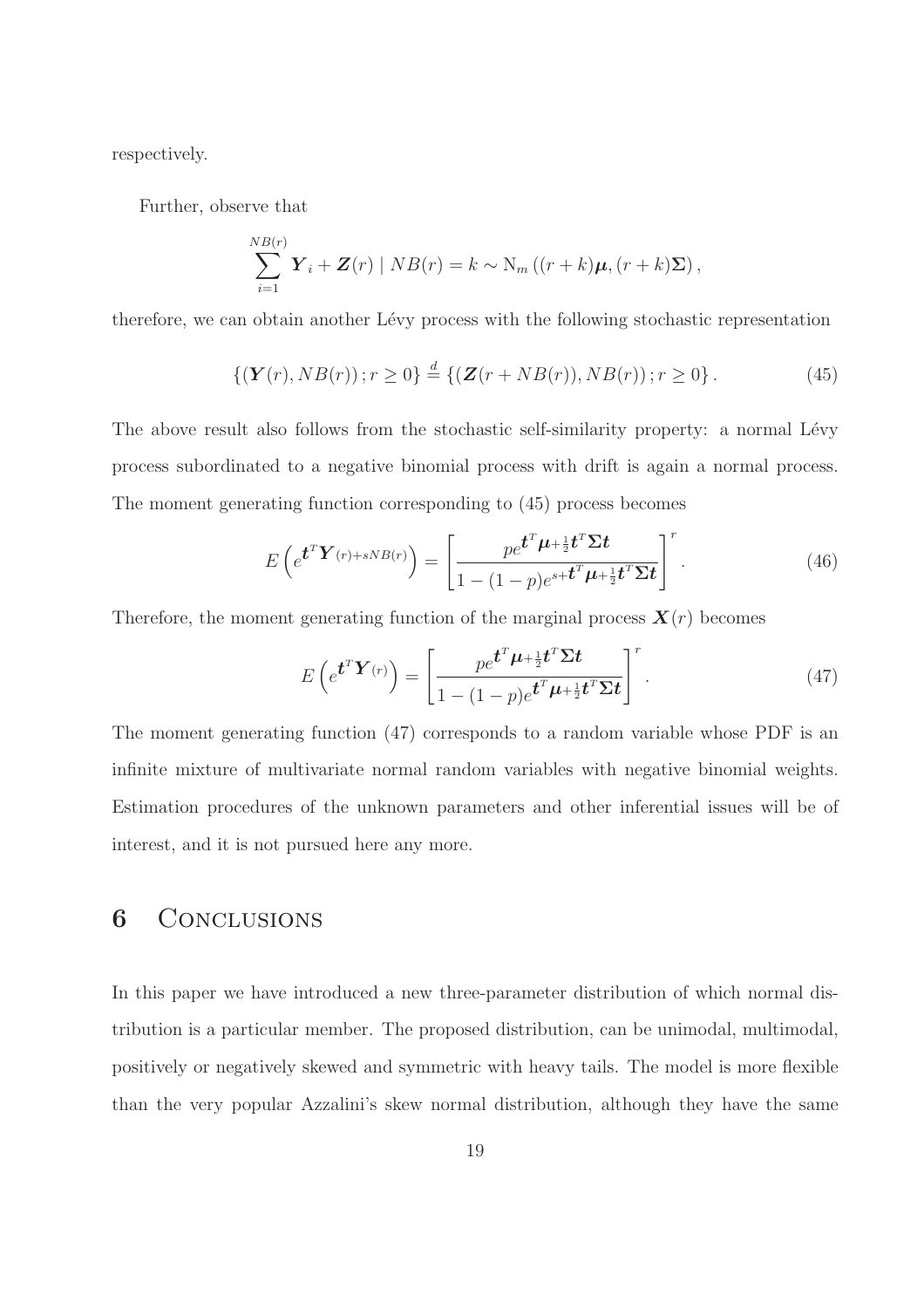number of parameters. We derive different properties of this distribution and develop different inferential issues. Further the model has been generalized to the multivariate case, and it is observed that the multivariate generalized model can be more flexible than Azzalini's multivariate skew normal model. It will be of interest to develop different inferential issues of the multivariate model. More work is needed along that direction.

### Acknowledgements:

The author would like to thank the referees for many constructive comments which had helped to improve the manuscript significantly.

# References

- [1] Arnold, B.C. and Beaver, R.J. (2000), "Hidden truncation models", Sankhya, vol. 62, 23 - 35.
- [2] Arnold, B.C. and Beaver, R.J., Groeneveld, R.A. and Meeker, W.Q. (1993), "The nontruncated marginal of a truncated bivariate normal distribution", Psychometrika, vol. 58, 471 - 488.
- [3] Azzalini, A.A. (1985), "A class of distributions which include the normal", Scandinavian Journal of Statistics, vol. 12, 171 - 178.
- [4] Azzalini, A.A. and Dalla Valle, A. (1996), "The multivariate skew normal distribution", Biometrika, vol. 83, 715 - 726.
- [5] Barreto-Souza, W. (2012), "Bivariate gamma-geometric law and its induced Levy process", Journal of Multivariate Analysis, vol. 109, 130 - 145.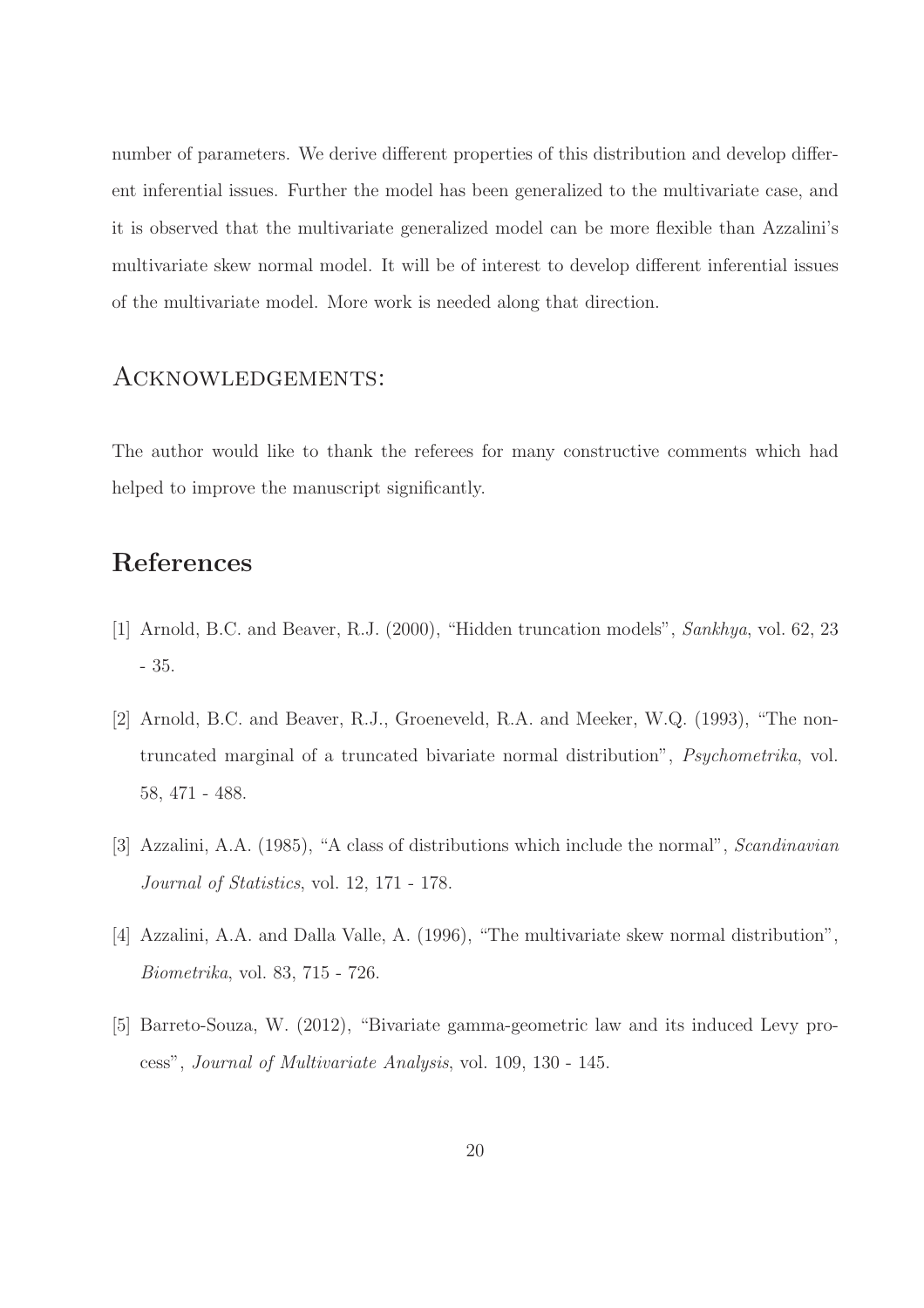- [6] Bjerkedal, T. (1960), "Acquisition of resistance in guinea pigs infected with different doses of virulent tubercle bacilli", American Journal of Hygiene, vol. 72, 130-148.
- [7] Johnson, N.L., Kotz, S. and Balakrishnan, N. (1995), Continuous Univariate Distribution, Volume 1, John Wiley and Sons, New York, USA.
- [8] Johnson, R.A. and Wichern, D.W. (1992), Applied Multivariate Statistical Analysis, Prentice Hall, New Jersey, USA.
- [9] Gupta, R.C. and Gupta, R.D. (2004), "Generalized skew normal model", TEST, vol. 13, 1- 24.
- [10] Kuzobowski, T.J. and Panorska, A.K. (2005), "A mixed bivariate distribution with exponential and geometric marginals", Journal of Statistical Planning and Inference, vol. 134, 501 - 520.
- [11] Kuzobowski, T.J., Panorska, A.K. and Podgorski, K. (2008), "A bivariate Levy process with negative binomial and gamma marginals", *Journal of Multivariate Analysis*, vol. 99, 1418 - 1437.
- [12] Louis, T.A. (1982), "Finding the observed information matrix when using the EM algorithm", Journal of the Royal Statistical Society, Ser. B, vol. 44, 226 - 233.
- [13] Self, S.G. and Liang, K-L. (1987), "Asymptotic properties of the maximum likelihood estimators and likelihood ratio test under non-standard conditions", Journal of the American Statistical Association, vol. 82, 605 - 610.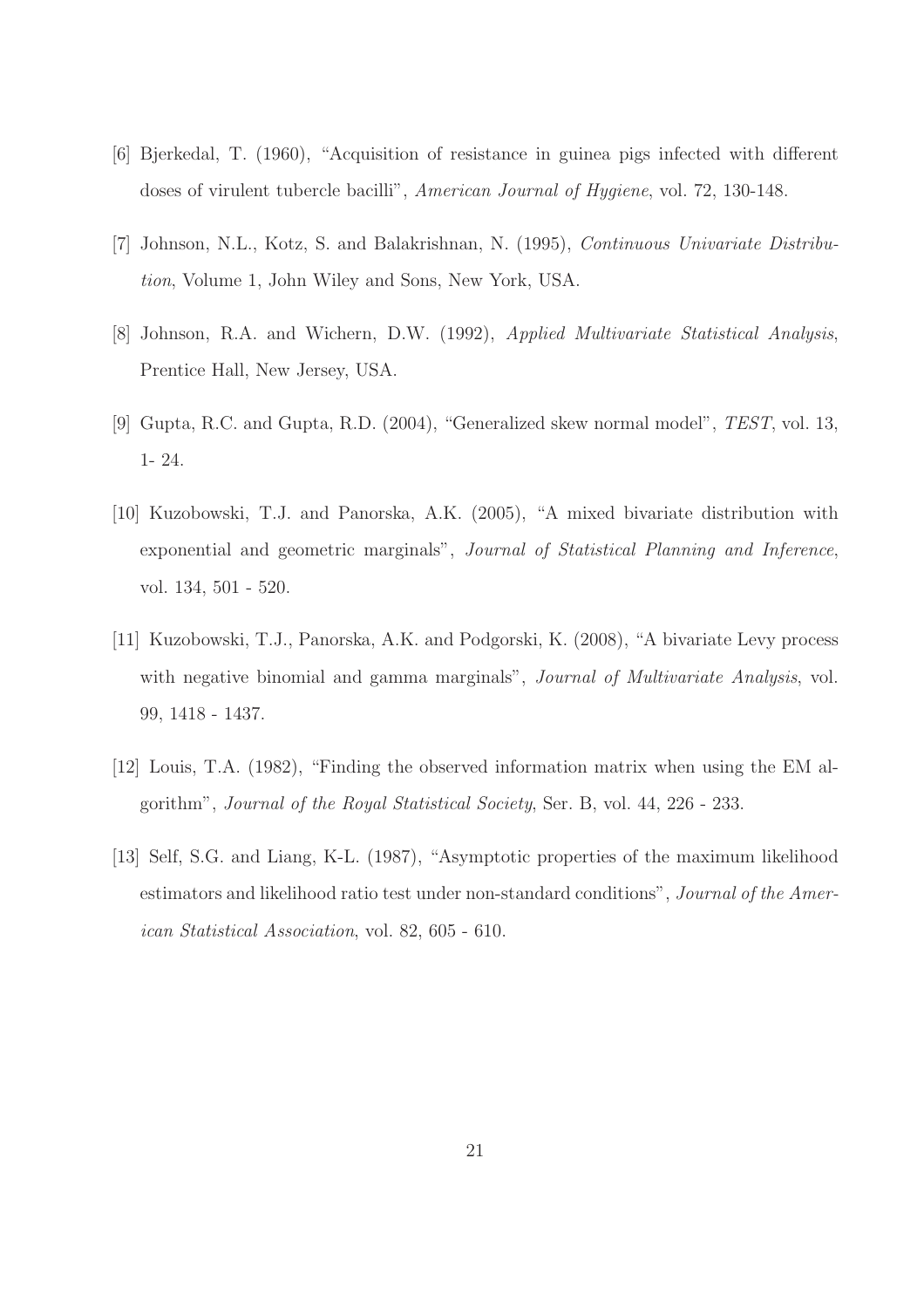

Figure 1: The PDF of the GSN law for different parameter values of  $\mu$  and  $p$ , when  $\sigma = 1$ ,  $(\mu, p)$ : (a) (1,0.5) (b) (-1,0.5) (c) (1.0, 0.25) (d) (-1.0,0.25) (e)(1.0,0.95) (f) (3.5,0.5)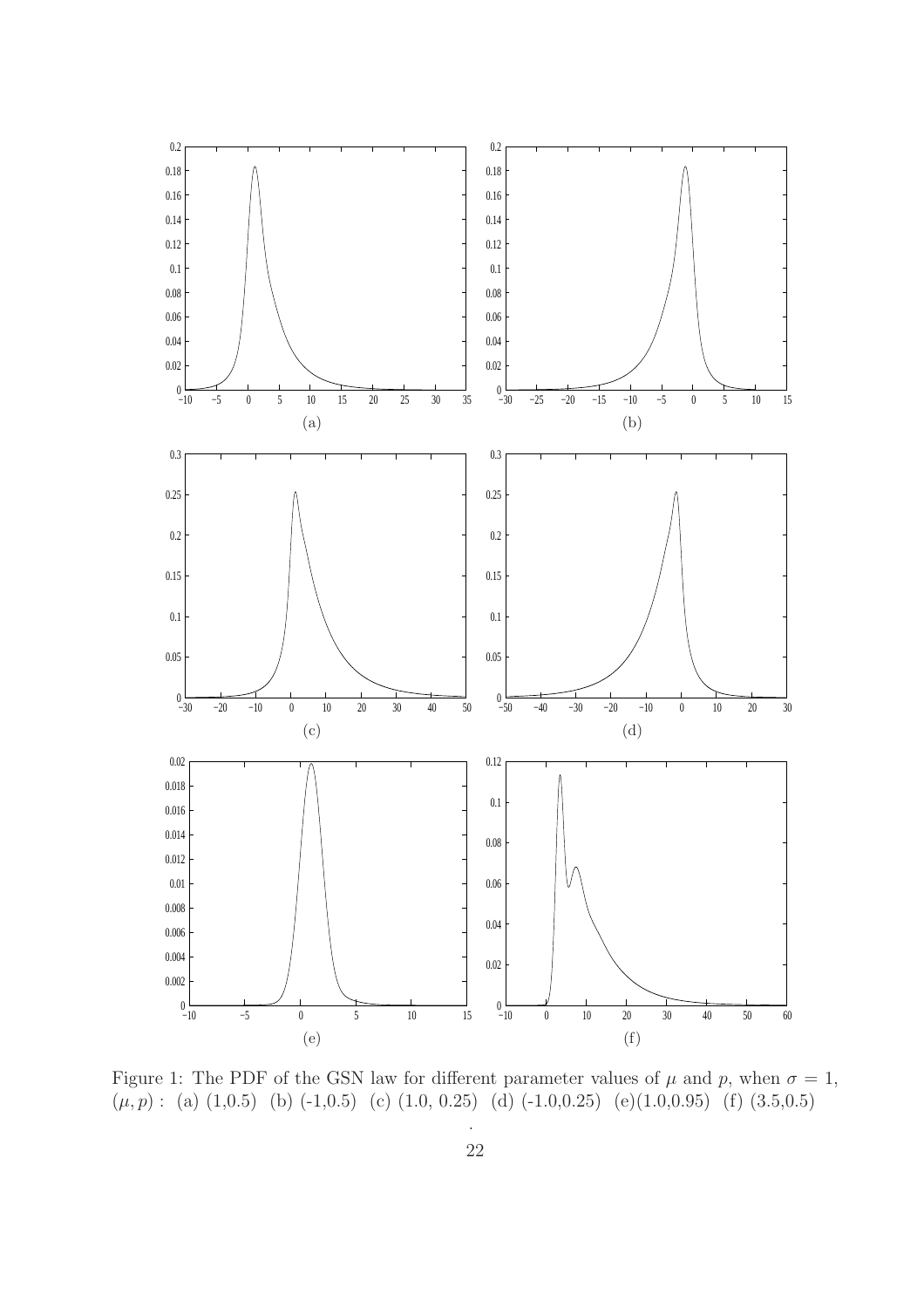

Figure 2: The PDF of the standard GSN law for different values of p, when  $\sigma = 1$ 



Figure 3: Histogram plot of the guineapig data.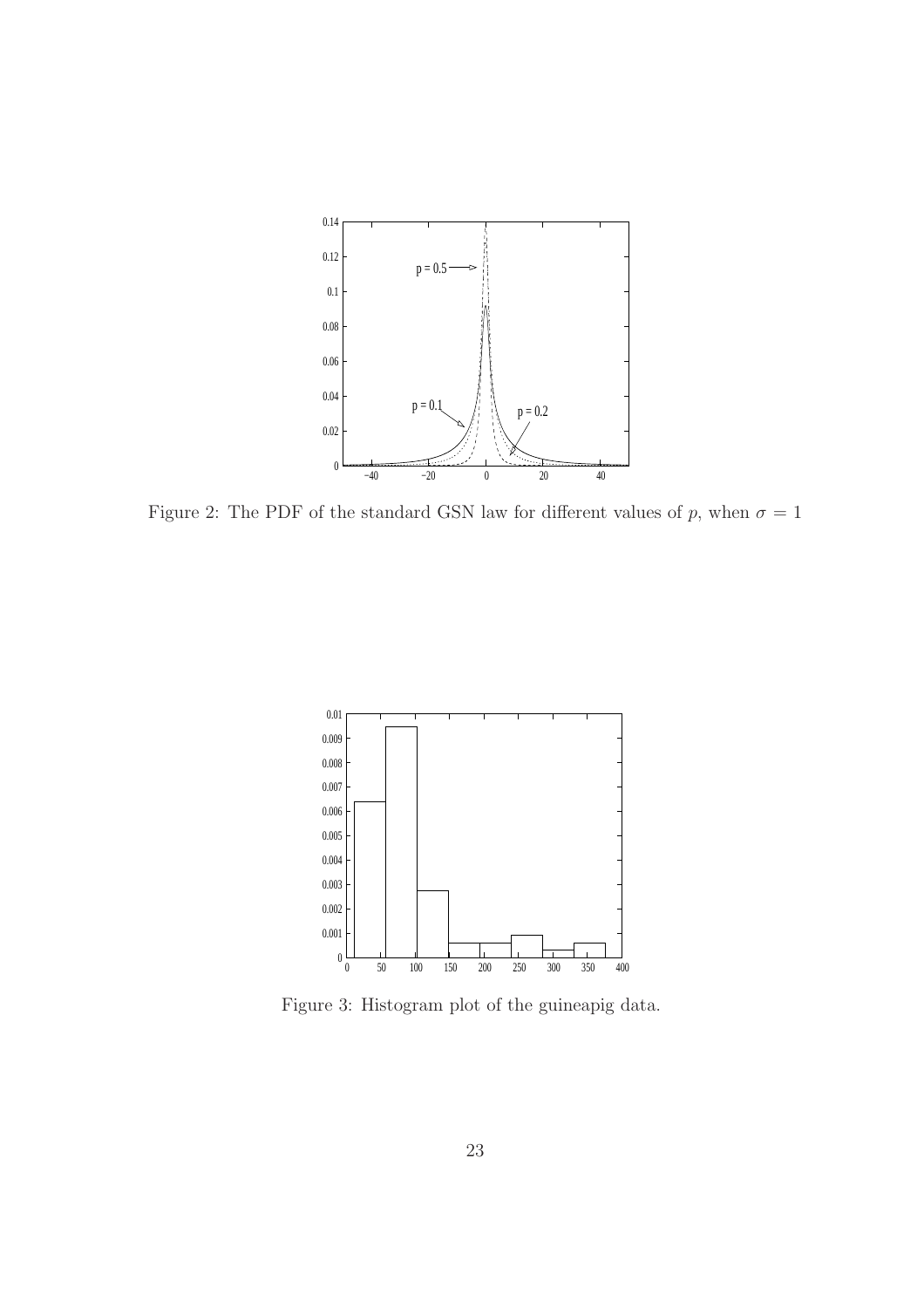

Figure 4: Fitted and the empirical survival function of the guineapig data.



Figure 5: Histogram and the fitted probability density function for the guineapig data.